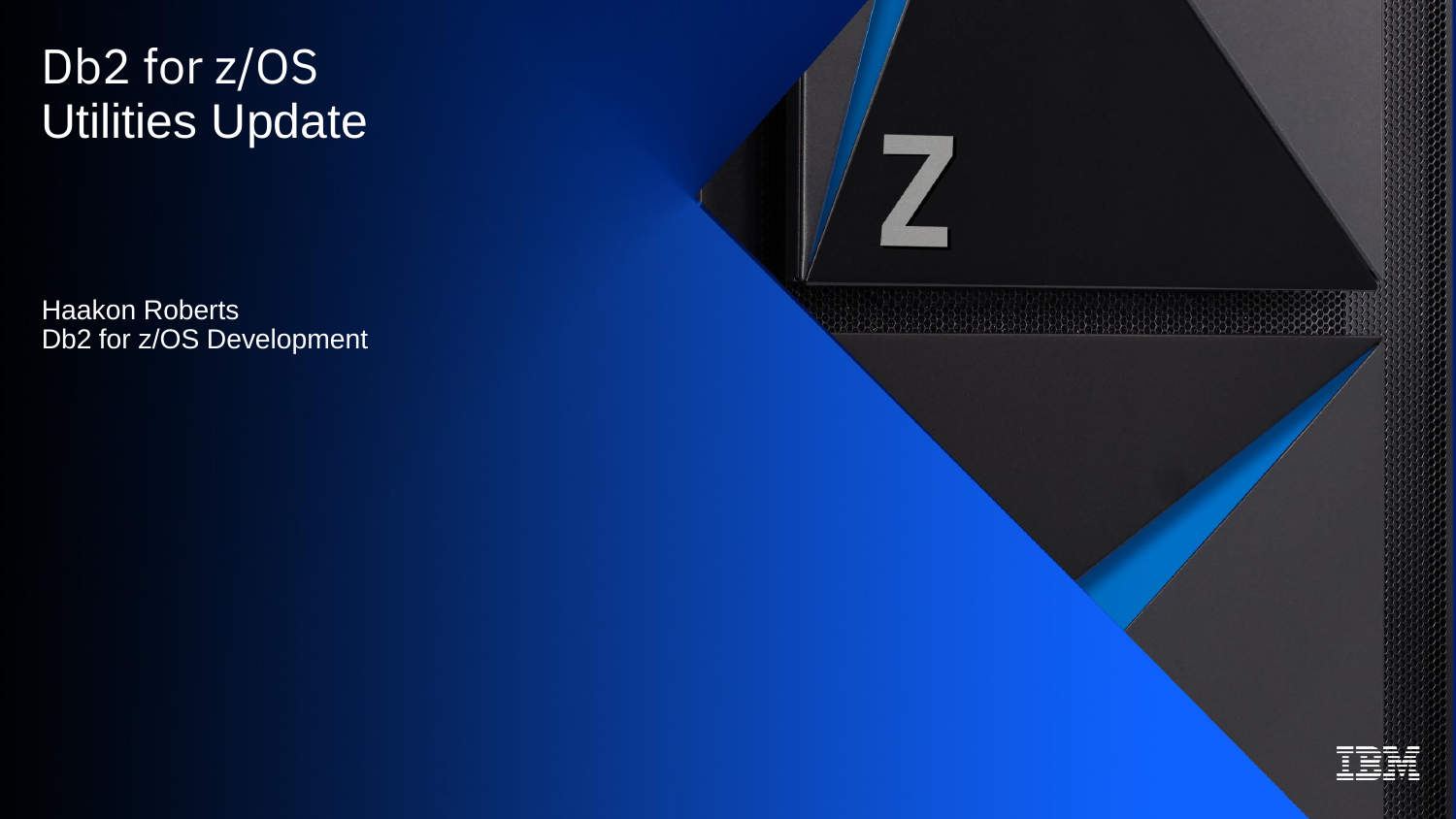# Agenda

- REORG
- LOAD & UNLOAD
- REBUILD INDEX
- Backup and Recovery
- RUNSTATS & Inline Statistics
- General
- Summary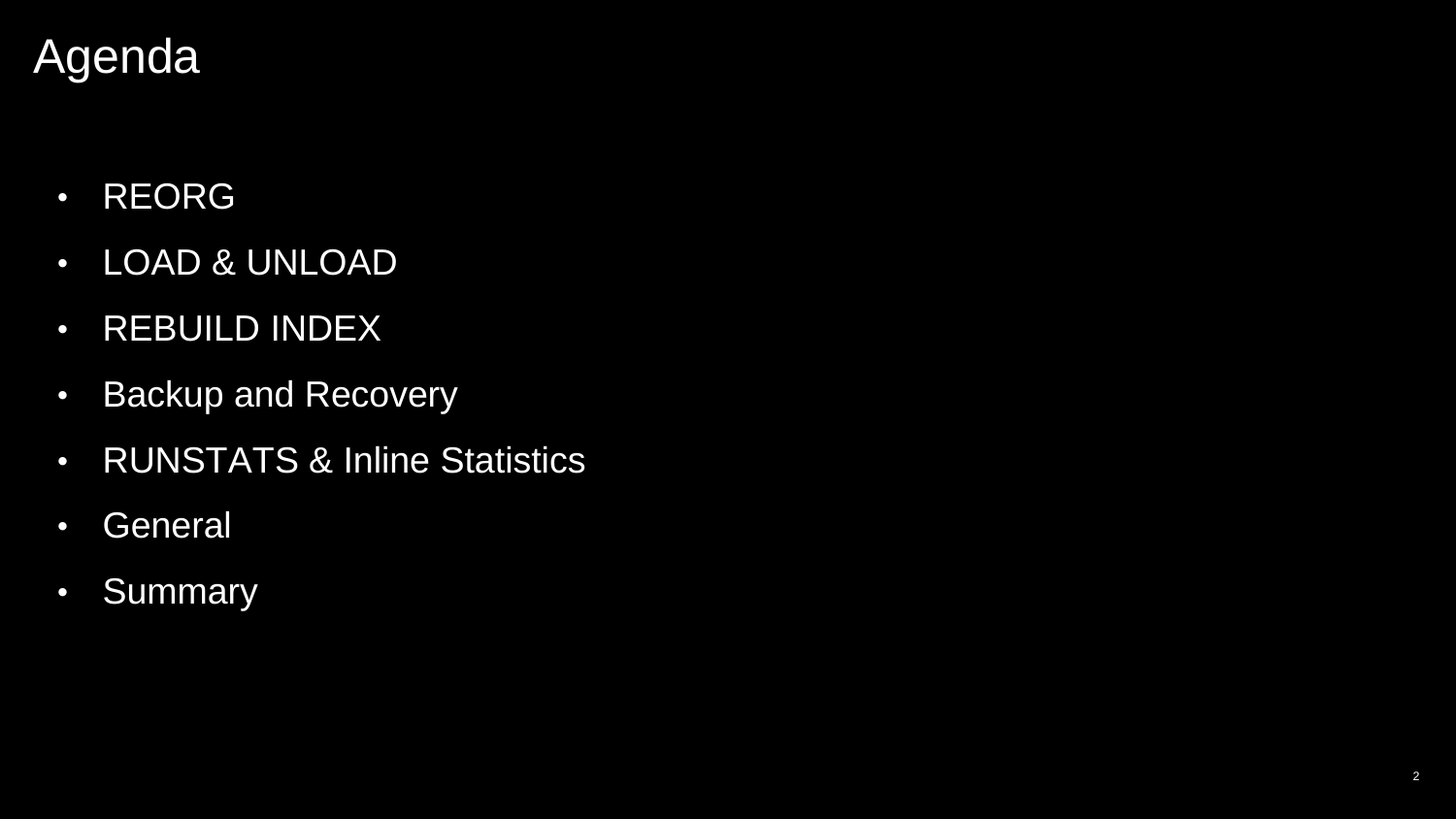- REORG performance by driving PI build parallelism
	- Skip PI sort, build parts in parallel during RELOAD phase
	- Only when no NPSIs exist on table
	- PH28092
- REORG DISCARD NOCHECKPEND
	- Availability option to avoid setting CHKP after discard processing
	- Avoids need for separate REPAIR statement
	- PH13527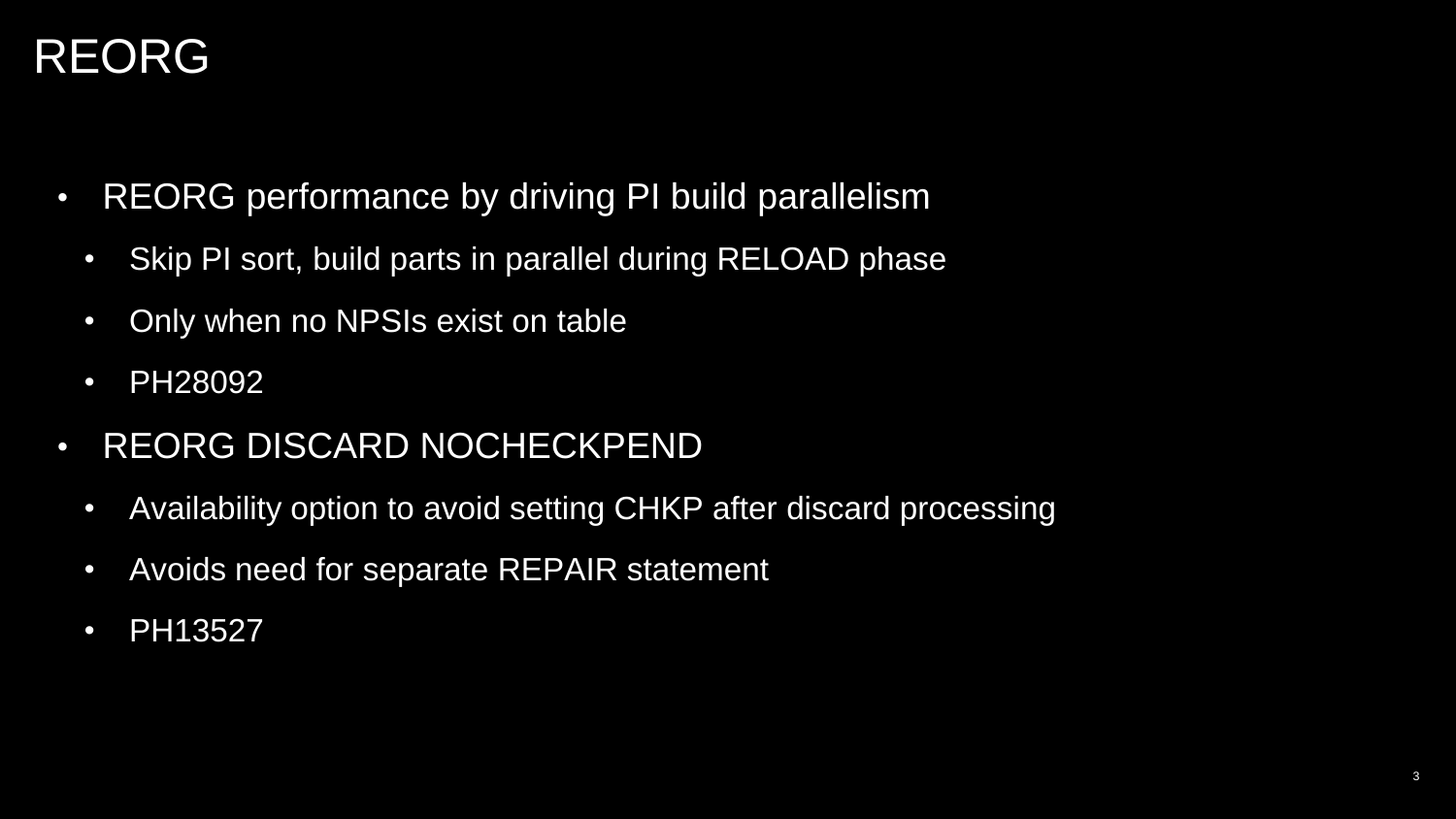- REORG sort performance with z15
	- Support new z15 DFSORT performance improvement
	- REORG data sort only (variable length records)
	- New zparm UTILS\_USE\_ZSORT
	- PH28183
- Always sort NPSI index keys when SORTNPSI is YES
	- Or zparm REORG\_PART\_SORT\_NPSI = YES
	- Guarantee gathering of NPSI statistics for part-level REORGs
	- PH34403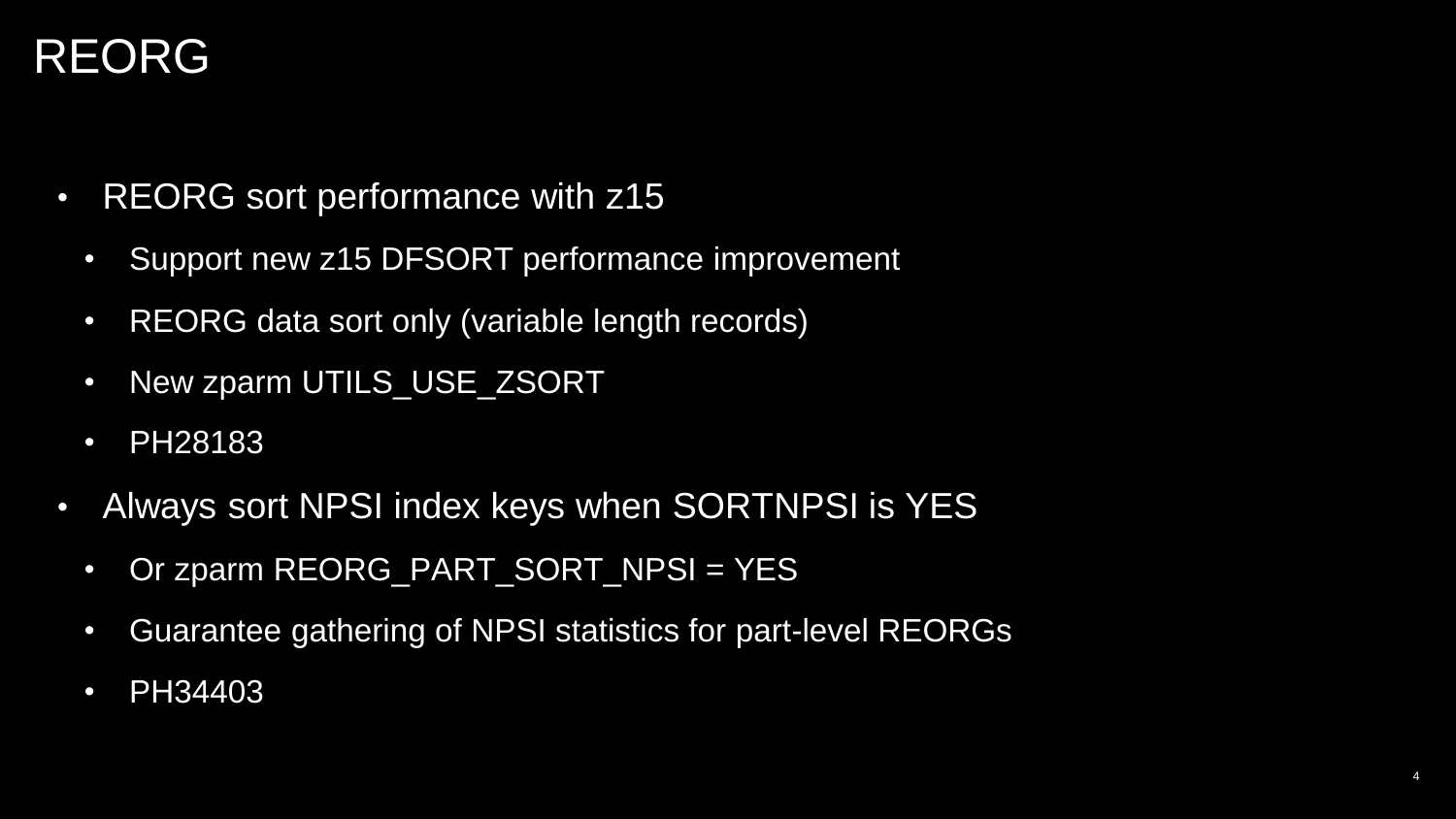- Better handling of REORG inline copies
	- PI75518
	- Remove restriction for PBR RPN that part-level inline copies are required
	- ICLIMIT DASD n
		- Zparm REORG\_ICLIMIT\_DASD
	- ICLIMIT TAPE n
		- Zparm REORG\_ICLIMIT\_TAPE
	- Minimum number will be required to handle inline copies for associated LOB tablespaces that must remain separate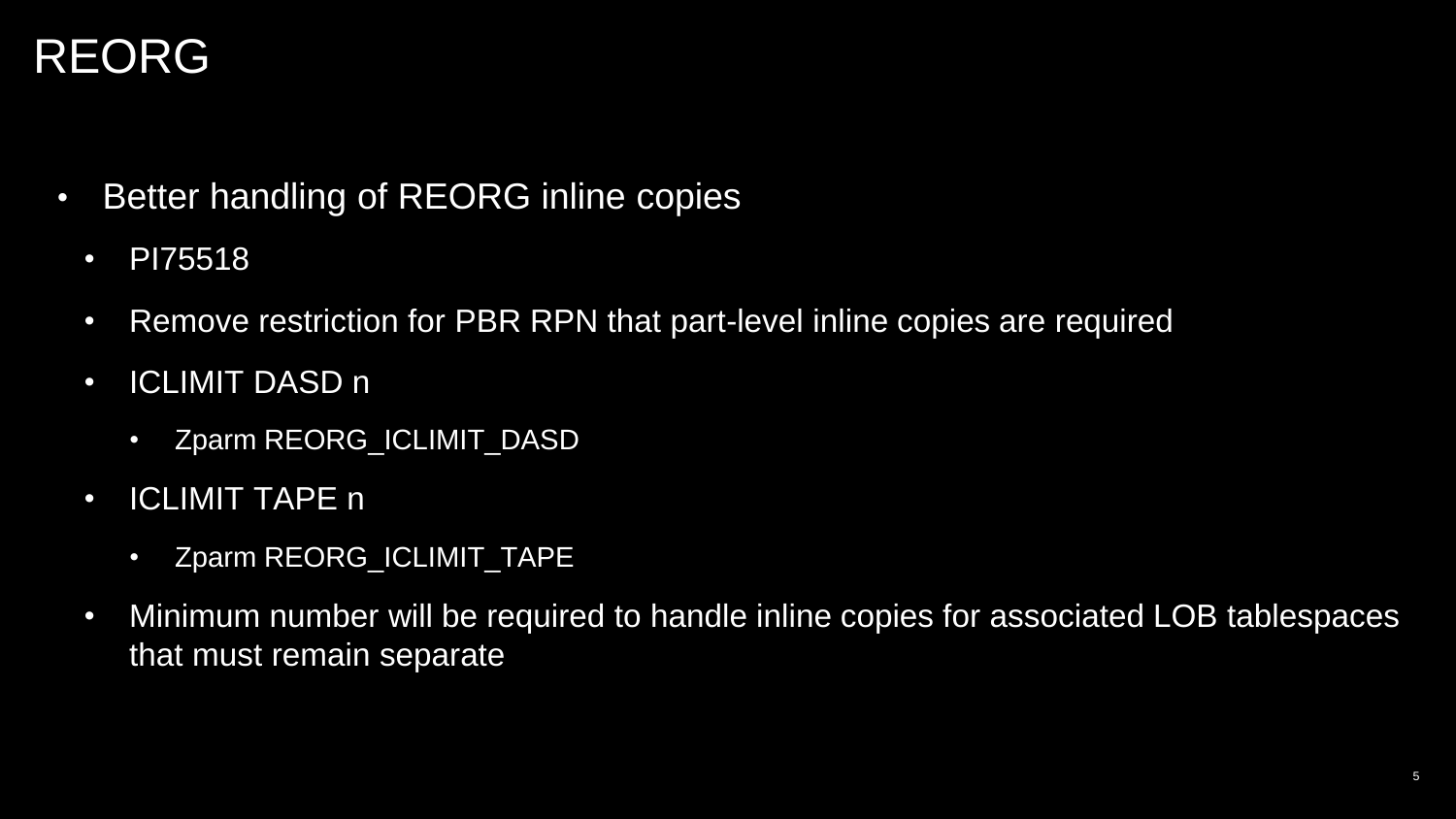- Better handling of REORG inline copies contd.
	- New messages:

DSNU2937I csect-name - SEQUENTIAL INLINE IMAGE COPY PROCESSING **SUMMARY** MAXIMUM NUMBER OF DASD IMAGE COPIES REQUIRED IS a MINIMUM NUMBER OF DASD IMAGE COPIES REQUIRED IS b ACTUAL NUMBER OF DASD IMAGE COPIES ALLOCATED IS c MAXIMUM NUMBER OF TAPE IMAGE COPIES REQUIRED IS d MINIMUM NUMBER OF TAPE IMAGE COPIES REQUIRED IS e ACTUAL NUMBER OF TAPE IMAGE COPIES ALLOCATED IS f

DSNU2938I csect-name - UTILITY CANNOT ALLOCATE THE MINIMUM NUMBER OF REQUIRED IMAGE COPY DATA SETS DUE TO KEYWORD OR SUBSYSTEM PARAMETER SPECIFICATION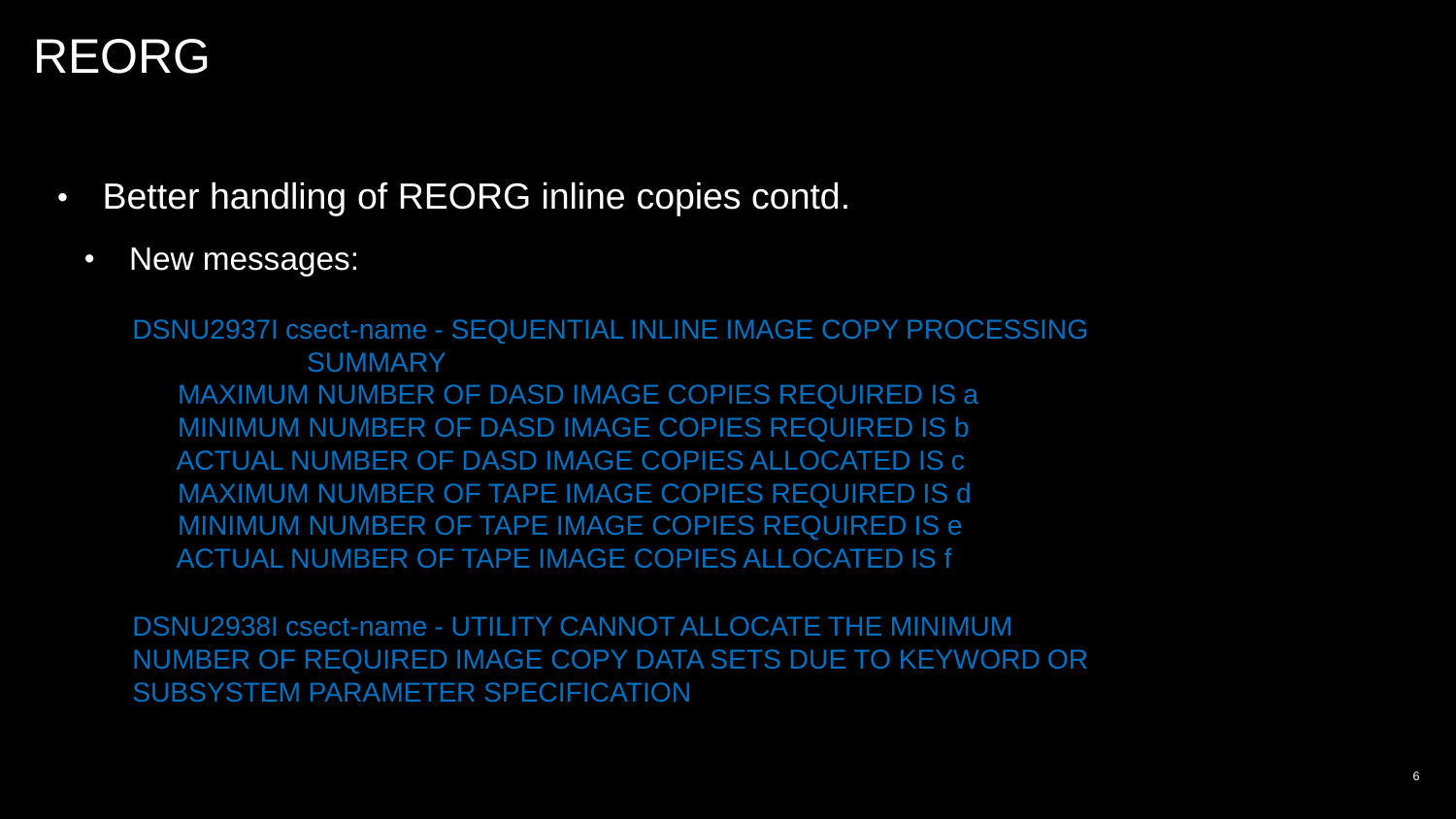- REORG INDEX performance
	- REORG INDEX NOSYSUT1 option delivered in 12 via PH25217
		- Up to 86% ET and 61% CPU savings for REORG INDEX
		- Disabled by default in 12
		- Enabled via NOSYSUT1 REORG parm or REORG\_INDEX\_NOSYSUT1 zparm
		- In Vnext the NOSYSUT1 option will be ignored and always take effect (M500 onwards)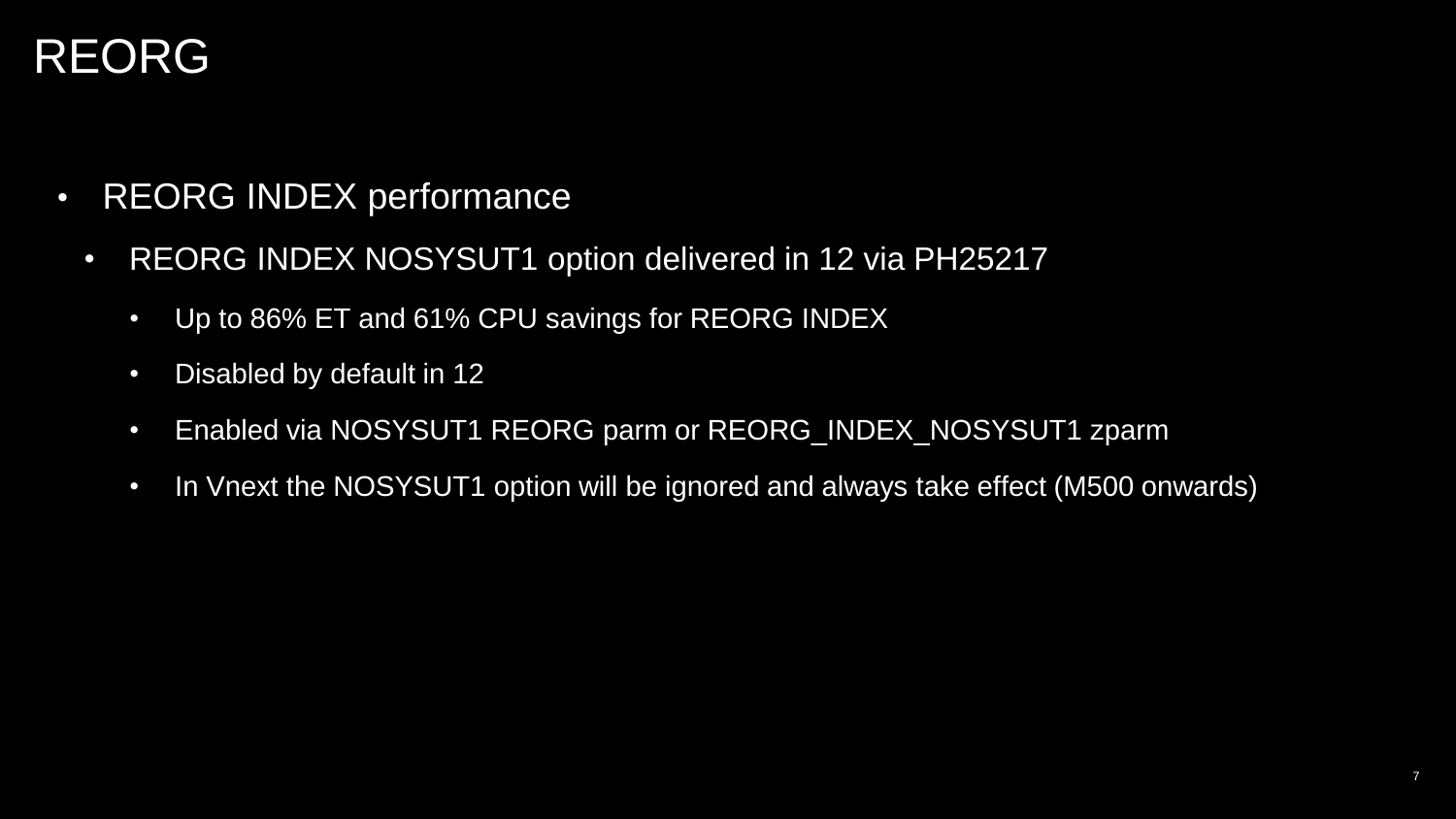- Minimise application impact from REORG drain attempt
	- Prevent drain attempt on first log iteration when REORG doesn't have an accurate estimate of time it will take to process
	- PH19594
- Reduce memory consumption for REORG inline copy processing
	- PH19725
- Avoid pulling in LOB tablespaces when using REORG to convert to PBG if MAXPARTITIONS 1
	- PH18057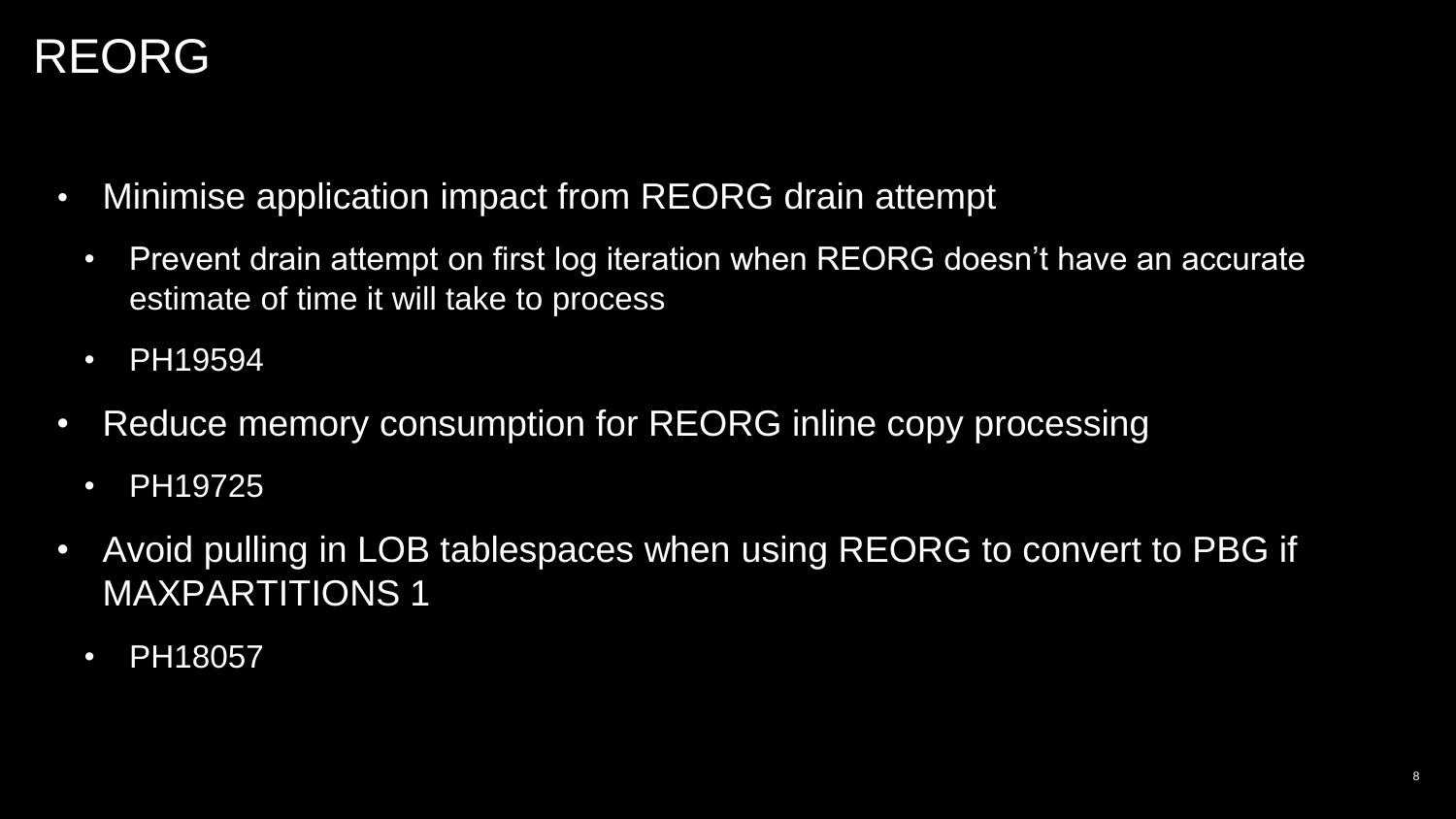- Change in NOBASIC zparm behaviour
	- Before PH30652
		- If zparm is NOBASIC is set then REORG would fail if cannot convert to extended
			- Causes problem for pagesets that cannot be converted (e.g. clones)
		- If zparm is EXTENDED then REORG would succeed
	- After PH30652
		- REORG will succeed even if conversion cannot be done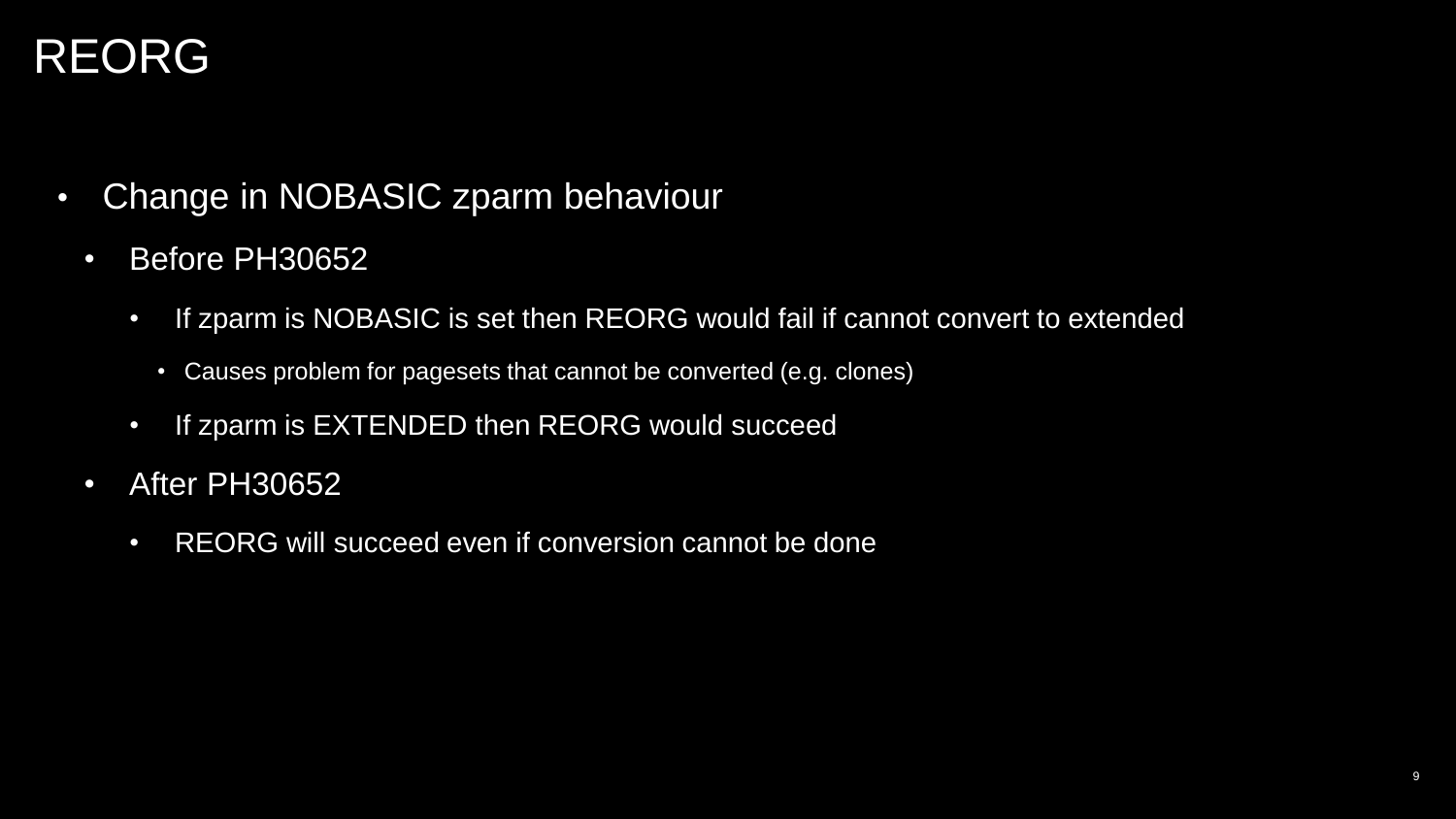- LOAD RESUME SHRLEVEL CHANGE compatibility with online REORG
	- PH11255
- UNLOAD SHRLEVEL CHANGE compatibility with online REORG
	- PH27915
- LOAD PRESORT option
	- Supports both DFSORT and Db2 Sort
	- PH23105
	- PH34323 delivers up to 24% ET performance improvement for PRESORT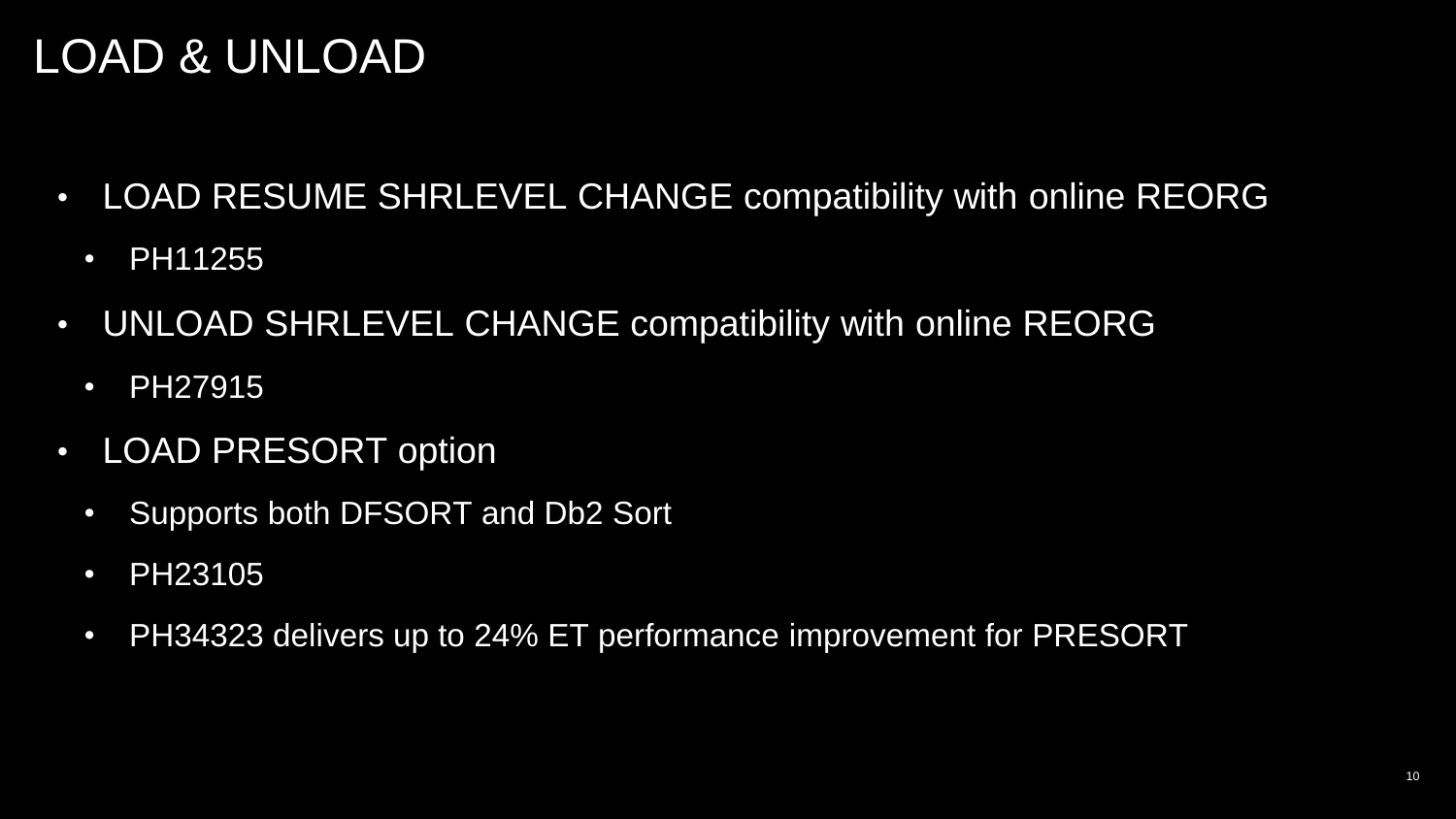- Ignore invalid PARALLEL option on LOAD
	- Succeed RC0 instead of fail RC8
	- PARALLEL option not valid with SPANNED YES, FORMAT INTERNAL, INCURSOR, PRESORTED or FORMAT SQL/DS options
	- PH19073
- OVERRIDE(ROWCHANGE) option on LOAD
	- Override row change timestamp column values
	- PH25572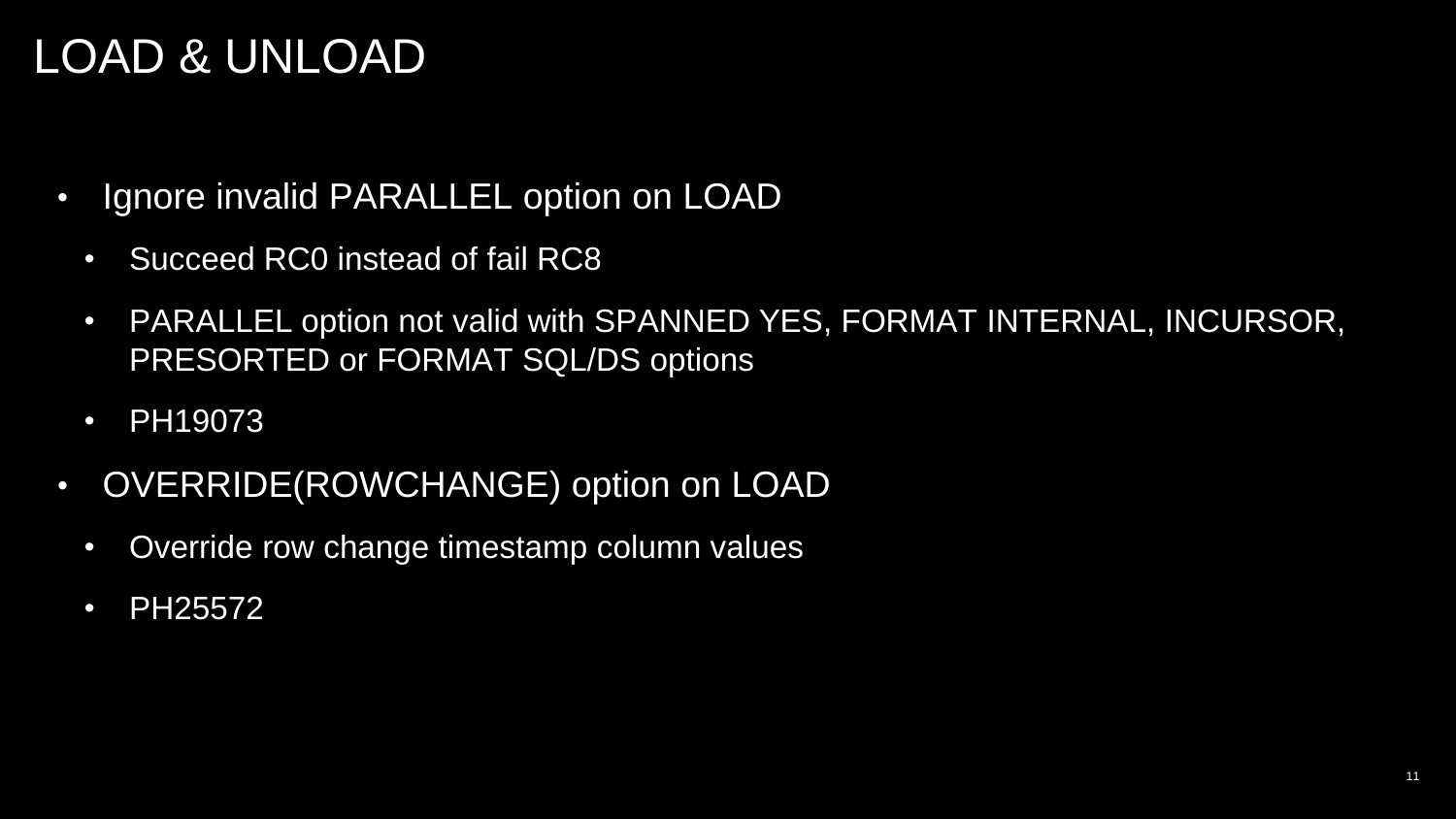- LOAD support for 3 byte packed decimal julian date
	- New DATE P option on LOAD to support x'YYDDDs' format
	- PH22944

LOAD C1 POSITION(1:3) DATE DATE\_P C2 POSITION(4:8) DATE EXTERNAL (DATE\_P) input for C1: '20086C'X input for C2: 'F2F0F0F8F6'X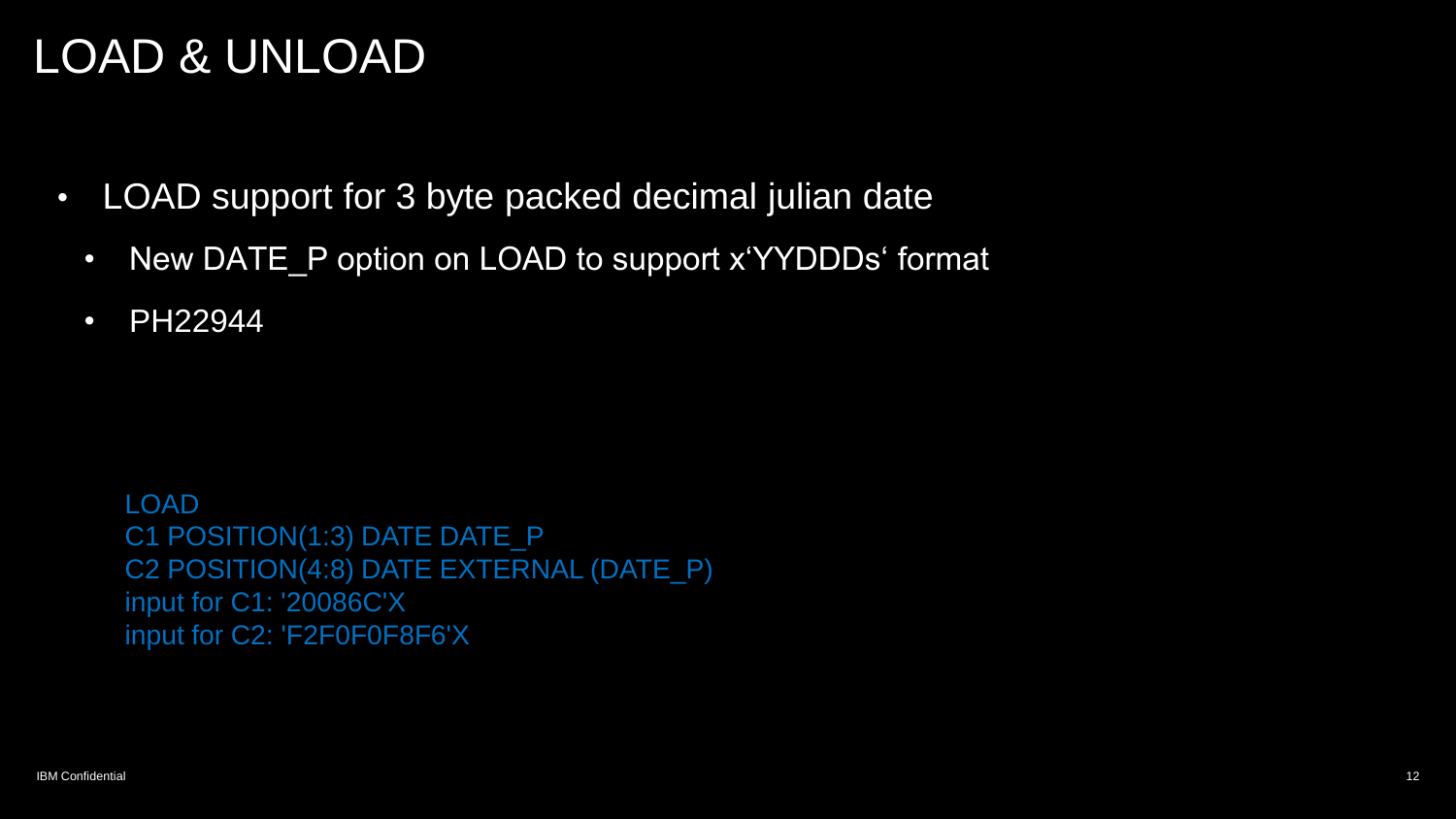- New LOAD RO OBJECTS zparm
	- Permit LOAD utility to load into pagesets started RO
	- Default is NO
	- PH26131
- LOAD FORCE NONE|READERS|ALL option
	- PH24369
	- LOAD REPLACE SHRLEVEL REFERENCE behaviour:
		- FORCE READERS forces all claimers at SWITCH time
		- FORCE ALL forces writers at UTILINIT, all at SWITCH time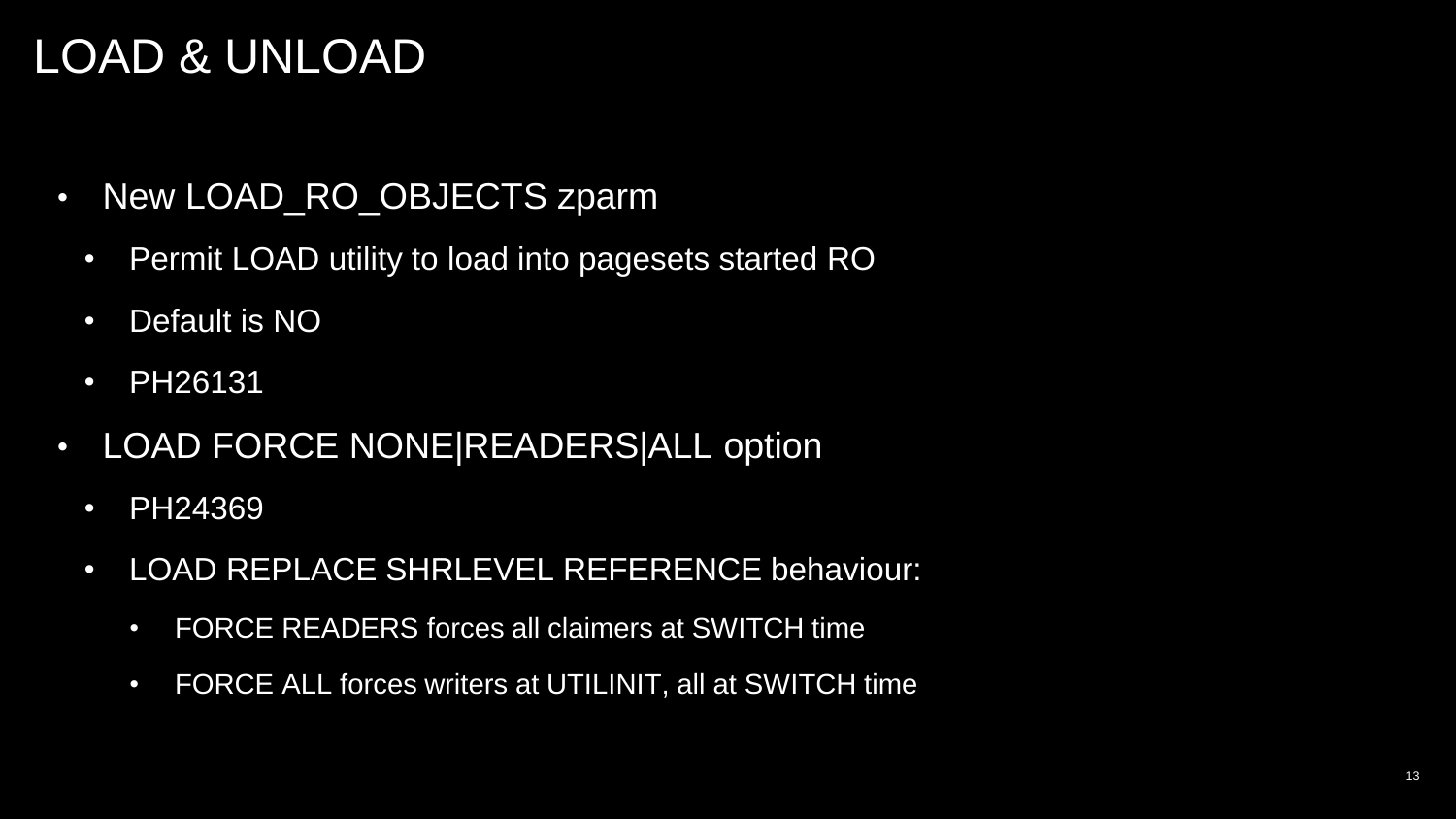- LOAD DEFAULTIF improvements
	- Support not equals in addition to equals
		- E.g. COL2 POSITION(5:10) CHAR(6) DEFAULTIF(COL1<>'ABC')
	- Support substitution with default value in case of conversion error
		- E.g. COL2 POSITION(5:14) DATE DEFAULTIF(CONV\_ERROR)
	- **PH30610**
- Improve AUTH COMPATIBILITY zparm for UNLOAD process
	- AUTH\_COMPATIBILITY=SELECT\_FOR\_UNLOAD changed to permit UNLOAD when either SELECT or UNLOAD privilege exists
	- PH20168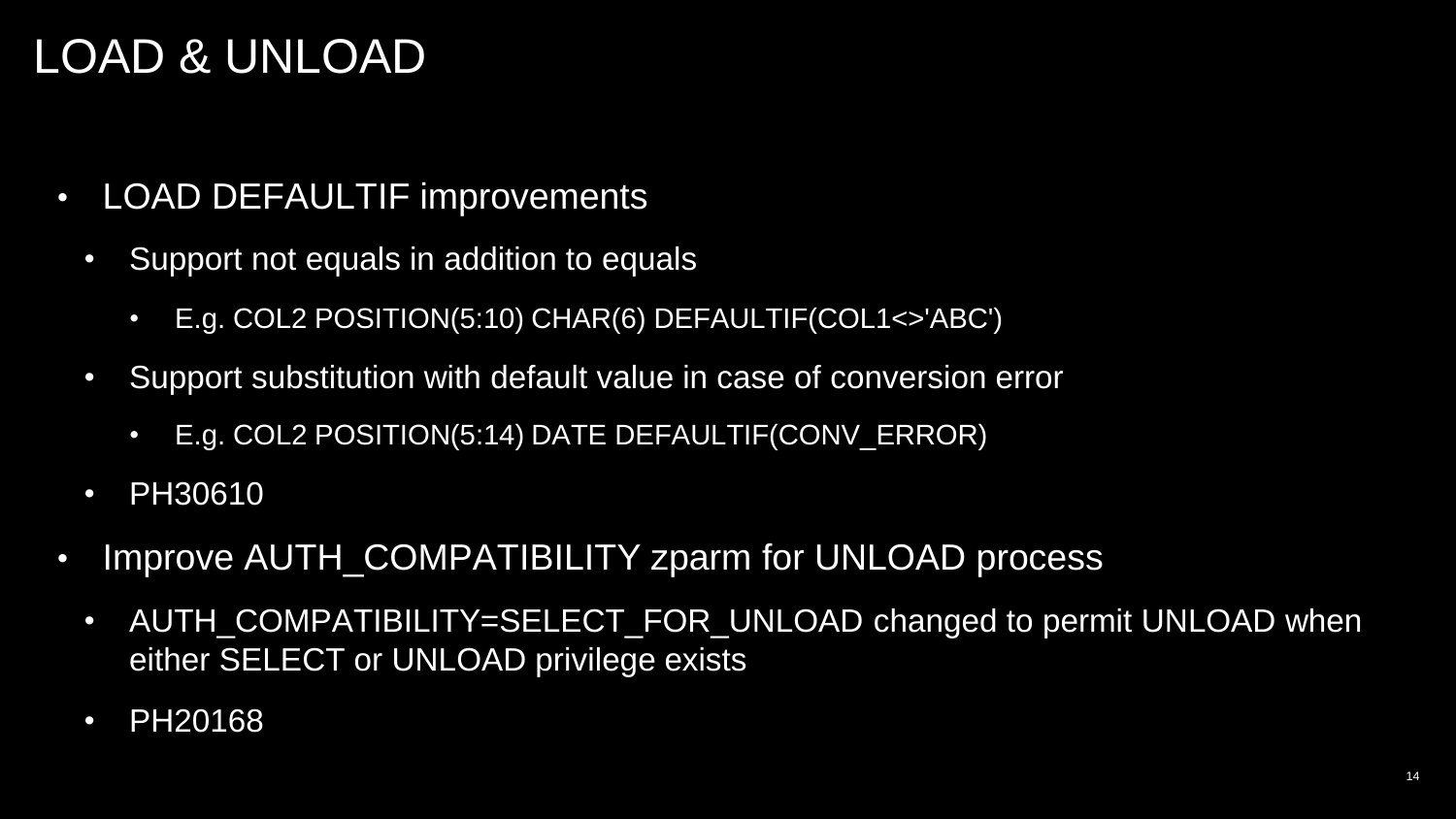- LOAD FORMAT DELIMITED correction for DECIMAL data
	- Inconsistent behaviour for LOAD FORMAT EXTERNAL of DECIMAL EXTERNAL data
		- LOAD FORMAT DELIMITED ... (DEC1 POSITION(\*) DECIMAL EXTERNAL(10,2))
		- Input: 123456
		- LOAD without FORMAT DELIMITED loads 1234.56 (right)
		- LOAD with FORMAT DELIMITED loads 123456.00 (wrong)
	- Fixed by PH36908 in 12 with new zparm LOAD\_DELIM\_IMPLICIT\_DEC
		- Default is N (keep existing behaviour)
	- IFCID 25 enhanced to identify this situation
		- Run it over time and correct jobs because expect that in future FL Db2 will remove the zparm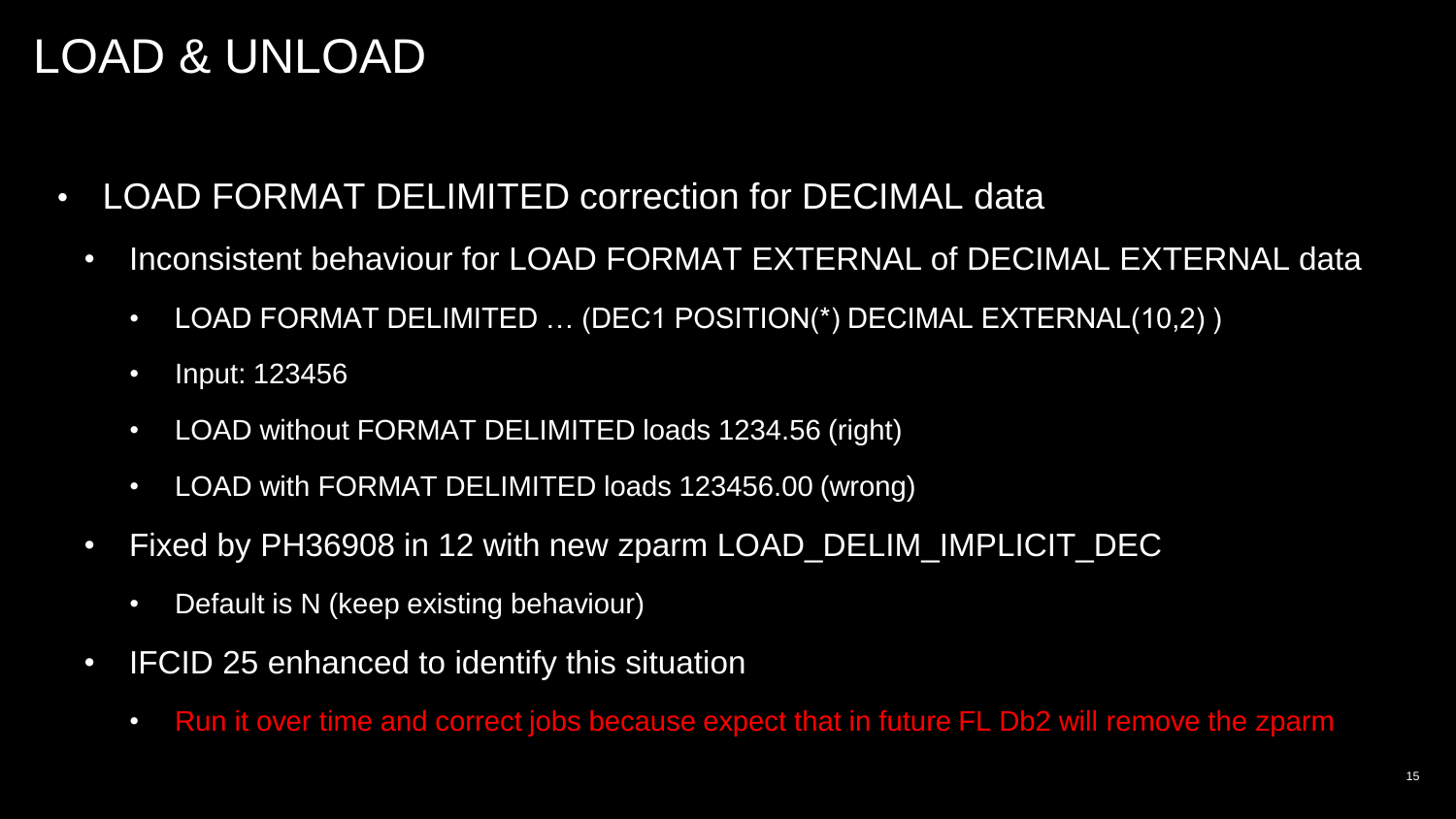- Consistent copy for LOAD
	- LOAD REPLACE will now fix up inline copy in INDEXVAL and ENFORCE phases so can now be used for recovery purposes
	- PH39300
- LOAD better handling of part level inline copies
	- Before: 2 options:
		- 1. COPYDDN at ts level serialises at ts level
		- 2. COPYDDN at part level, which means separate IC for each part, also problems for IC to tape
	- With PH40709:
		- Single COPYDDN at ts level will only serialise and copy parts processed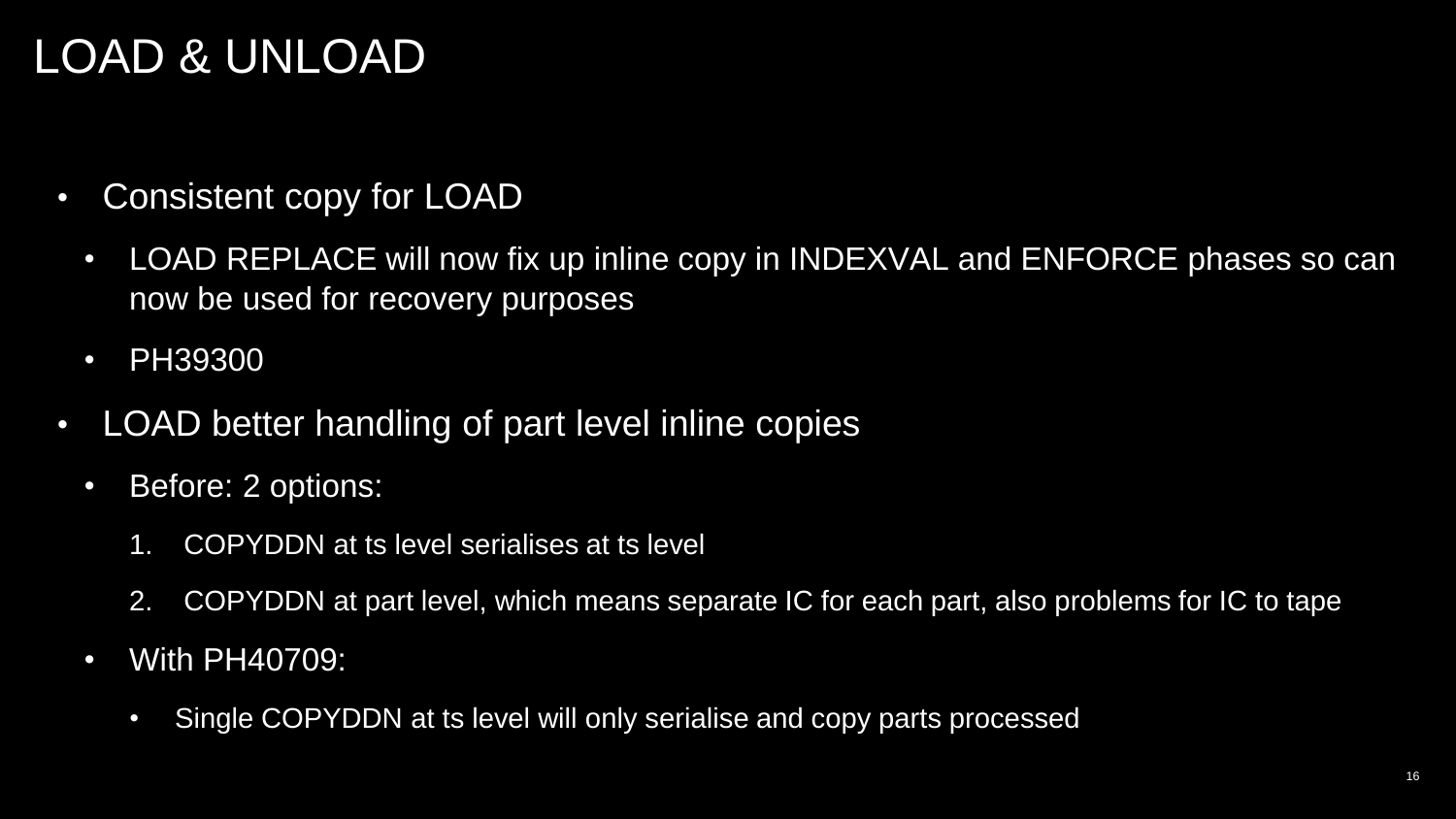## REBUILD INDEX

- Change REBUILD INDEX on an empty table to end RC0, not RC4
	- Messages DSNU550I, DSNU551I changed from warning to informational
	- PH20379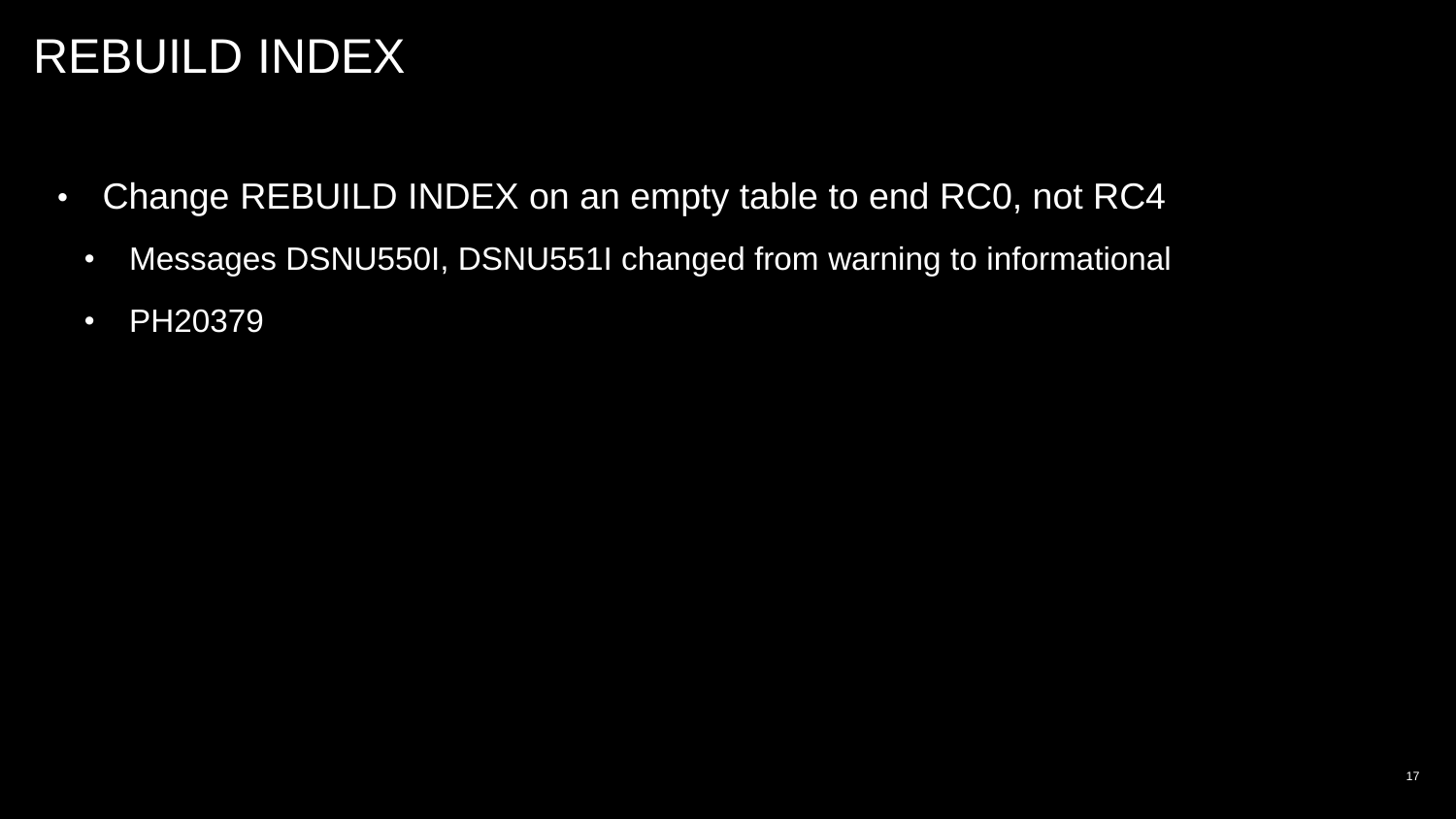## COPY and RECOVER

- Redirected recovery
	- PH27043 tablespace support
	- PH35266 index support
	- Ability to use RECOVER utility to recover object to a different target with zero source impact
	- Recovery testing, RTE, forensic business analysis, data movement
	- PIT recovery or to current
		- Current meaning current as of time of RECOVER
	- Target will be made consistent, just as in a normal PIT recovery
	- UTS base, LOB, XML, indexes supported and can be recovered separately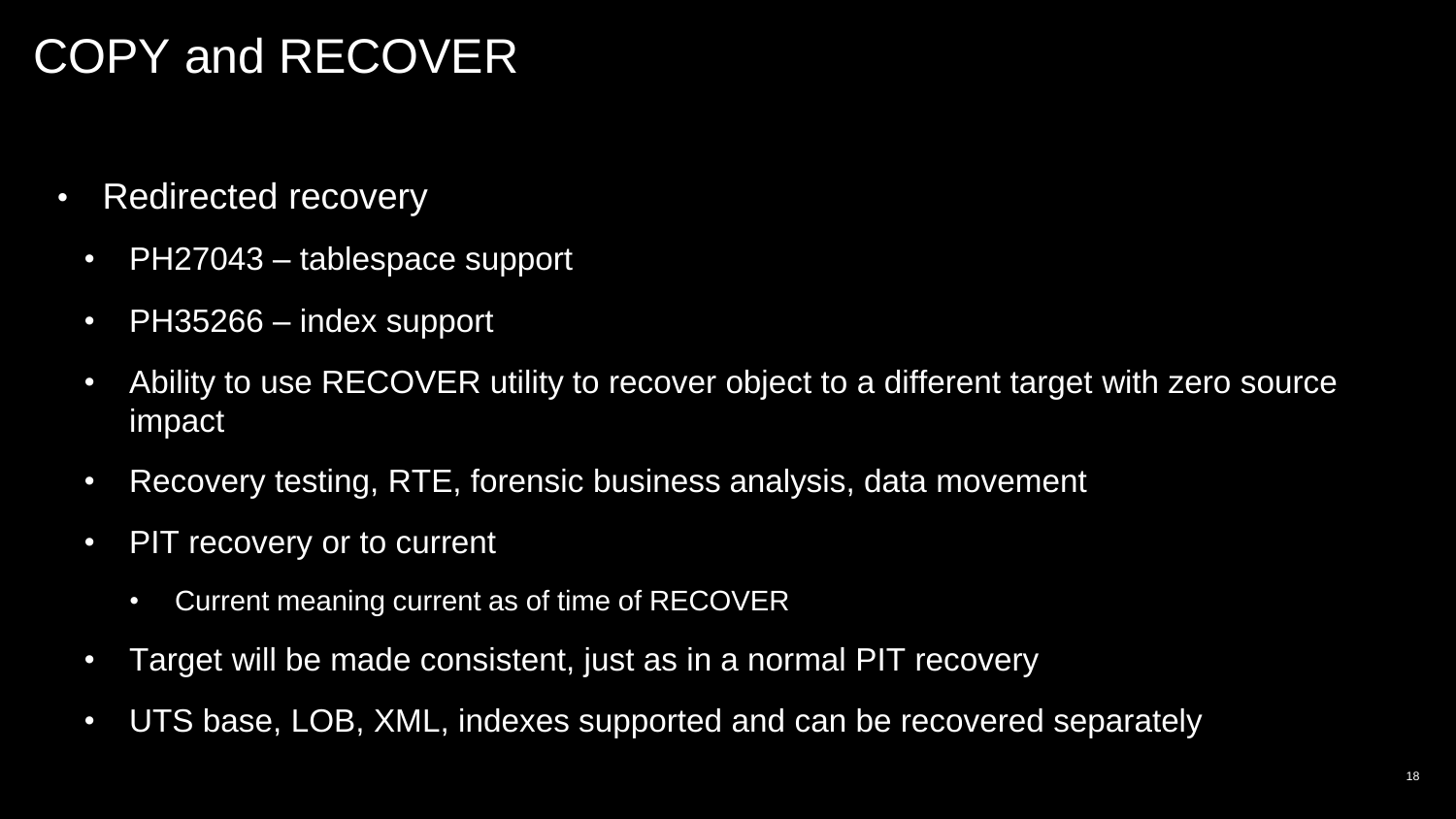### COPY and RECOVER

- Redirected recovery contd.
	- RECOVER TABLESPACE testdb.testts FROM proddb.prodts
	- New messages:
		- DSNU1569I RECOVERY LOGPOINT IS X'rba-or-lrsn'
		- DSNU1568I log-phase n LOG RECORDS READ, m LOG RECORDS APPLIED
	- New TRANSLAT phase to translate OBIDs at target
	- Target placed in copy-pending after RECOVER
	- Recommended actions on target after RECOVER completion
		- REPAIR CATALOG; Run COPY to create new recovery base; REBUILD any indexes; CHECK DATA if in CHKP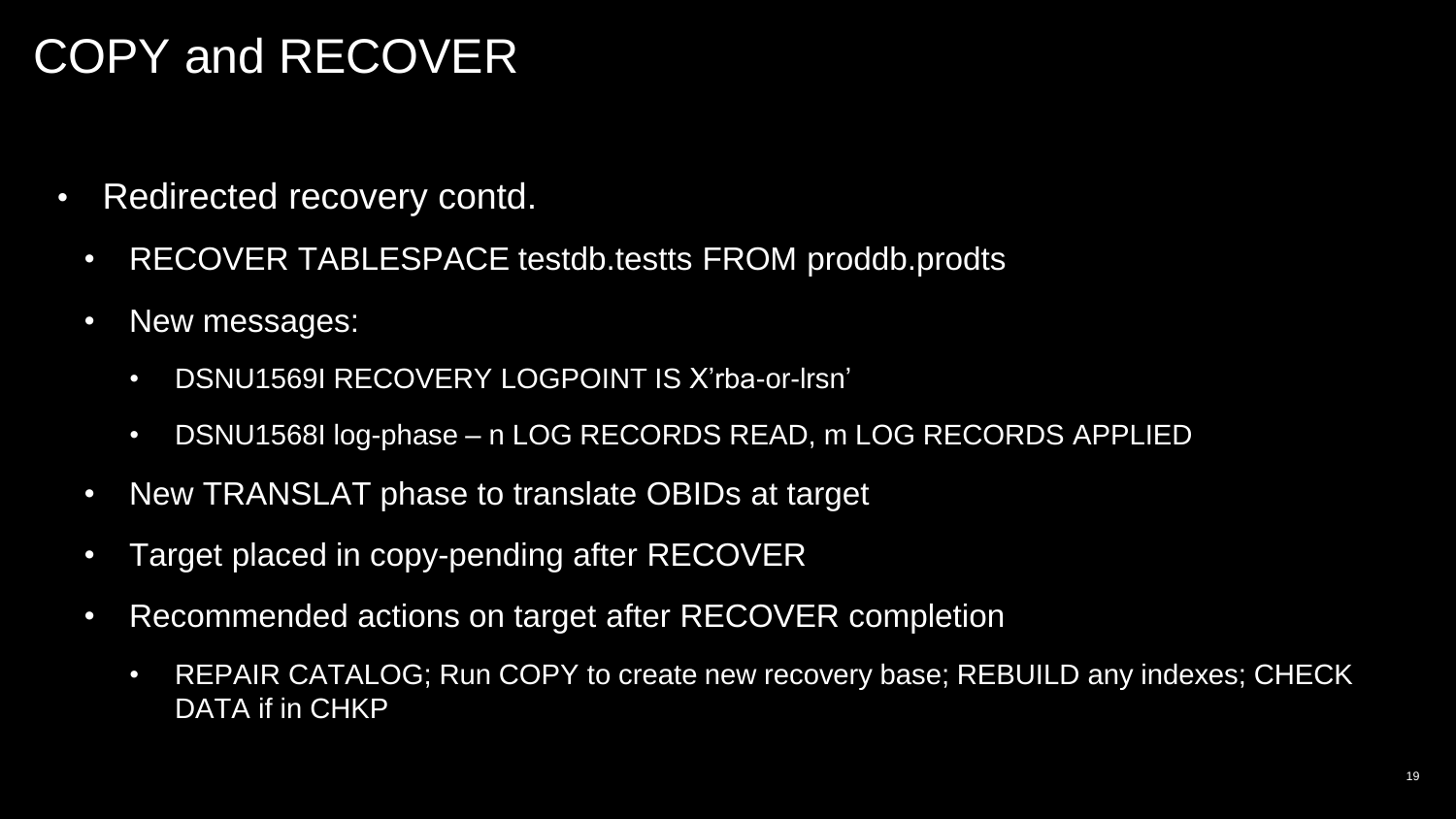- Simplify sampling for RUNSTATS
	- PH07220
	- Promote use of page sampling and auto sampling rate
	- New zparm STATPGSAMP
		- Options are NO, YES, SYSTEM
		- NO
			- Keep existing behaviour
		- $\bullet$  ……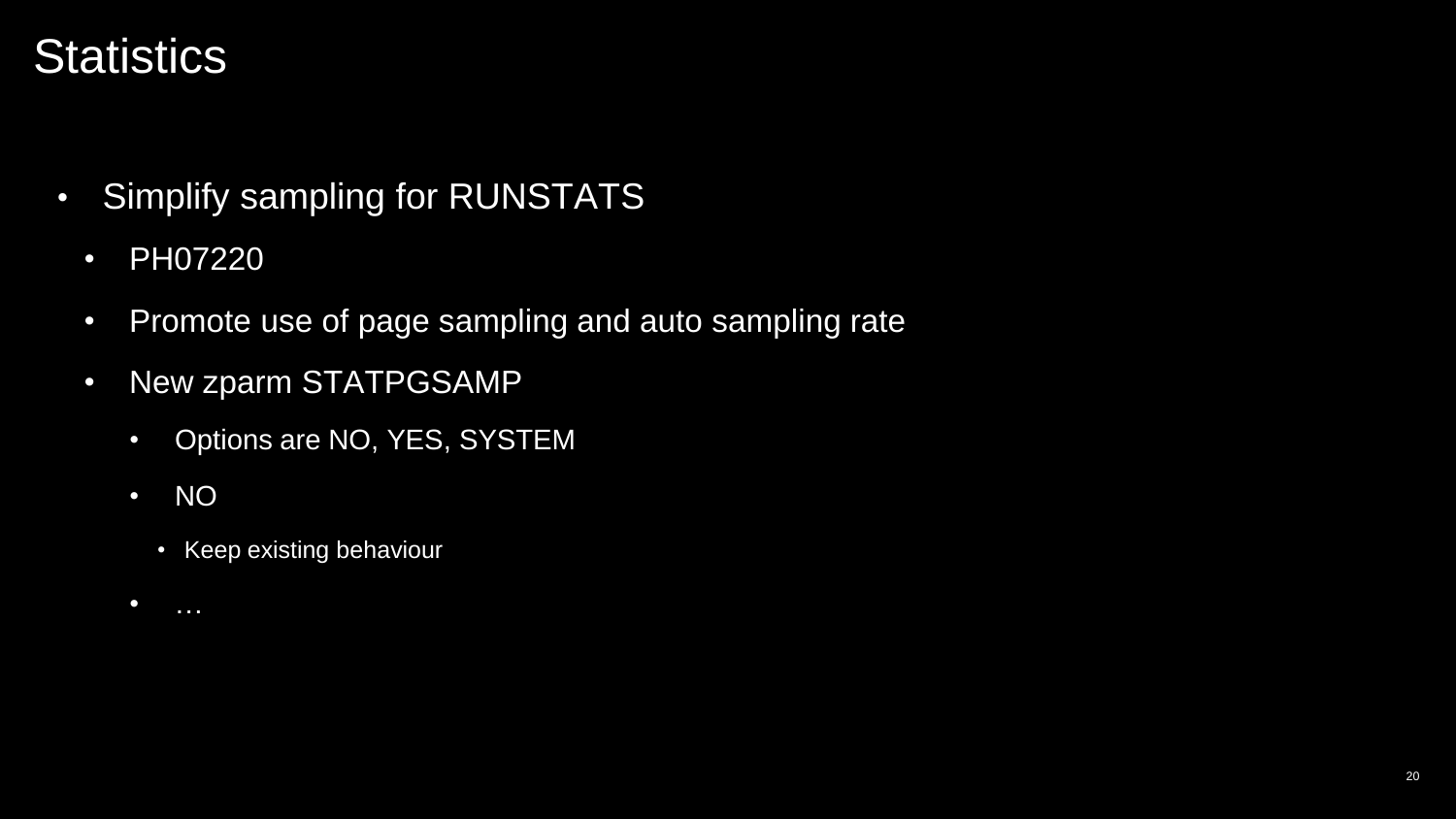- Simplify sampling for RUNSTATS contd.
	- STATPGSAMP behavior contd.
		- YES
			- TABLESAMPLE SYSTEM AUTO will be used by default on UTS objects
			- SAMPLE option is overridden to use TABLESAMPLE SYSTEM AUTO, i.e. override row sampling to page
			- TABLESAMPLE SYSTEM will not be overridden, i.e. we will use page sampling but the specified sampling rate will not be overridden
		- SYSTEM
			- Before V12R1M505: Equals NO
			- After V12R1M505: Equals YES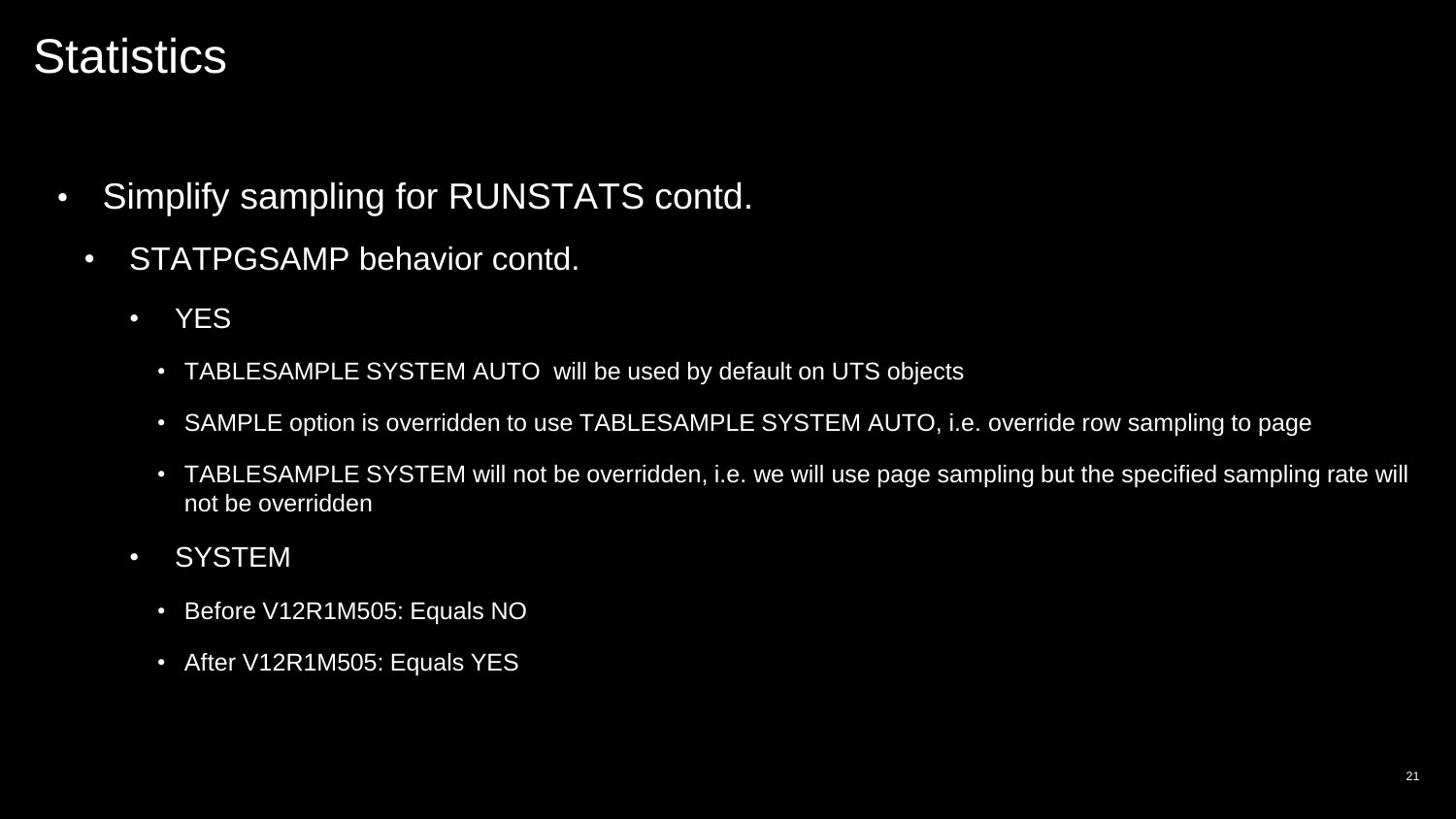- Report profile options in job output
	- PH11423

DSNU050I 268 11:45:54.15 DSNUGUTC - RUNSTATS TABLESPACE L611DB.L611TS TABLE(ADMF001.L611TABLE) USE PROFILE SHRLEVEL CHANGE REPORT YES DSNU1361I -DB2A 268 11:45:54.15 DSNUGPRF - THE STATS PROFILE WITH STATSTIME = 2019-09-25-11.45.49.973036 FOR TABLE L611TABLE HAS BEEN USED DSNU1376I -DB2A 268 11:45:54.15 DSNUGPR1 - PROFILE\_TEXT IN SYSTABLES\_PROFILES ROW FOR TABLE ADMF001 L611TABLE IS COLUMN (ALL) INDEX (\*) HISTOGRAM NUMCOLS 1 NUMQUANTILES 3 DSNU1368I 268 11:45:54.15 DSNUGPRB - PARSING STATS PROFILE FOR TABLE DSNU1369I 268 11:45:54.15 DSNUGPRB - PARSING STATS PROFILE FOR TABLE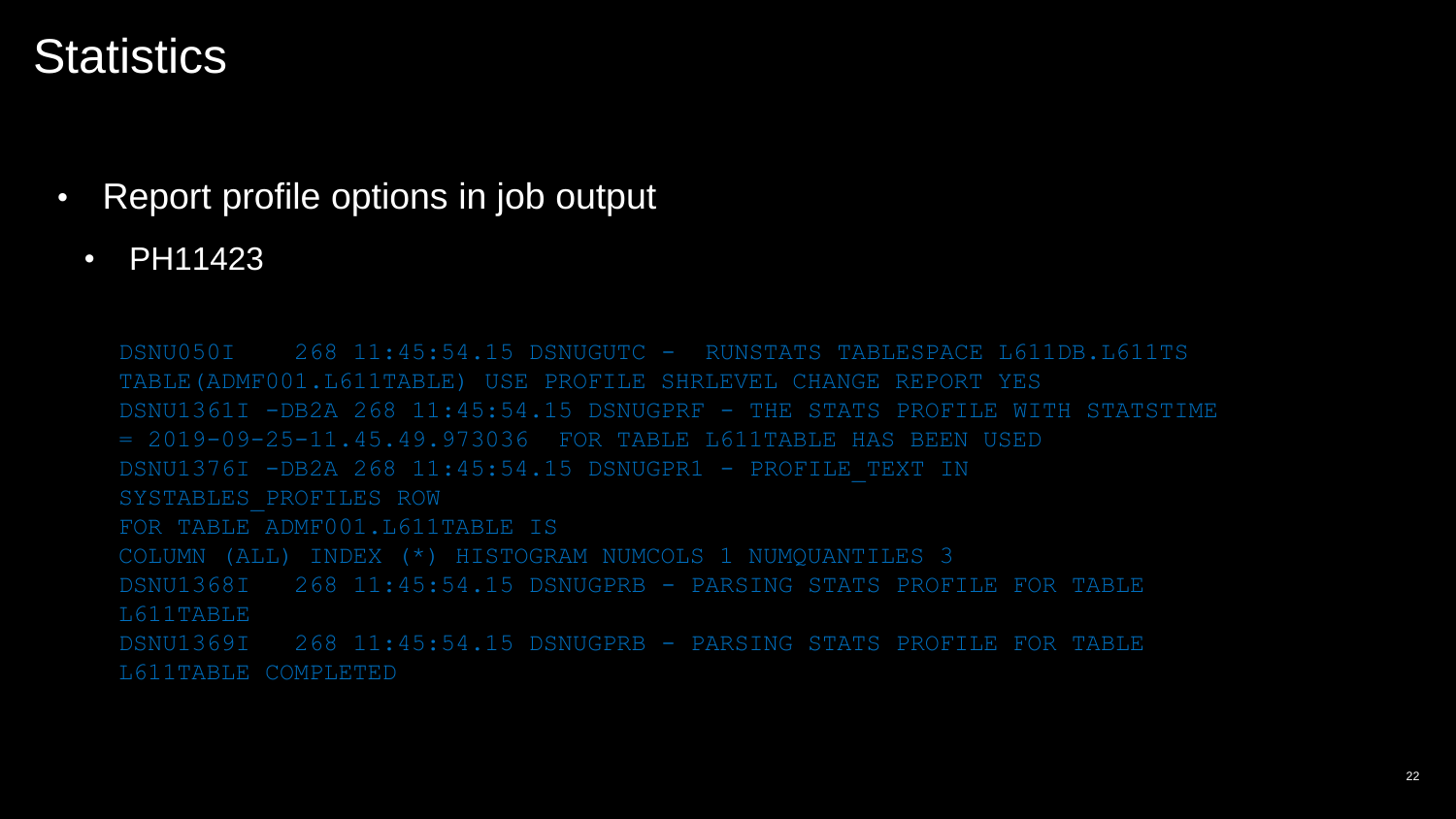- Improve RUNSTATS performance and limit memory consumption for FREQVAL and COLGROUP processing many parts
	- If BOTH or HISTOGRAM is specified then cap COUNT at 100 partitions
	- If sampling <50% and FREQVAL COUNT BOTH or LEAST then change to MOST
	- PH25277

DSNU1393I csect-name VALUE SPECIFIED FOR COUNT IS OVERRIDDEN BY DB2

DSNU1394I csect-name KEYWORD keyword IS OVERRIDDEN WITH MOST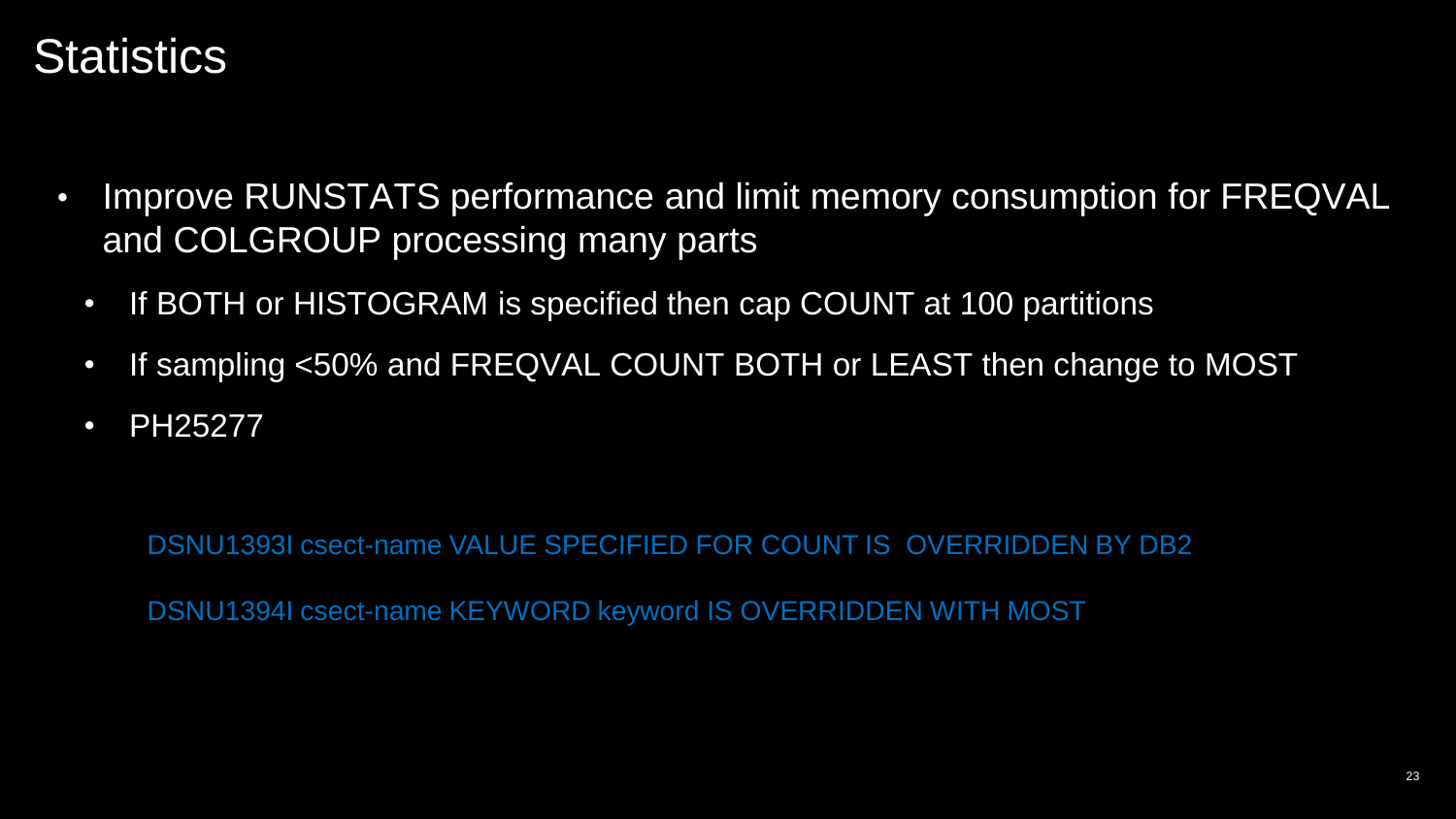- Dynamic profile support
	- FL507
	- Delete from the catalog statistics which are not part of the profile being used
	- REORG USE PROFILE support added with PH16345, also enabled at FL507

DSNU1390I csect-name THE UTILITY DELETED ALL EXISTING STATISTICS FOR THE TARGET OBJECT AND COLLECTED NEW STATISTICS WITH THE SPECIFIED PROFILE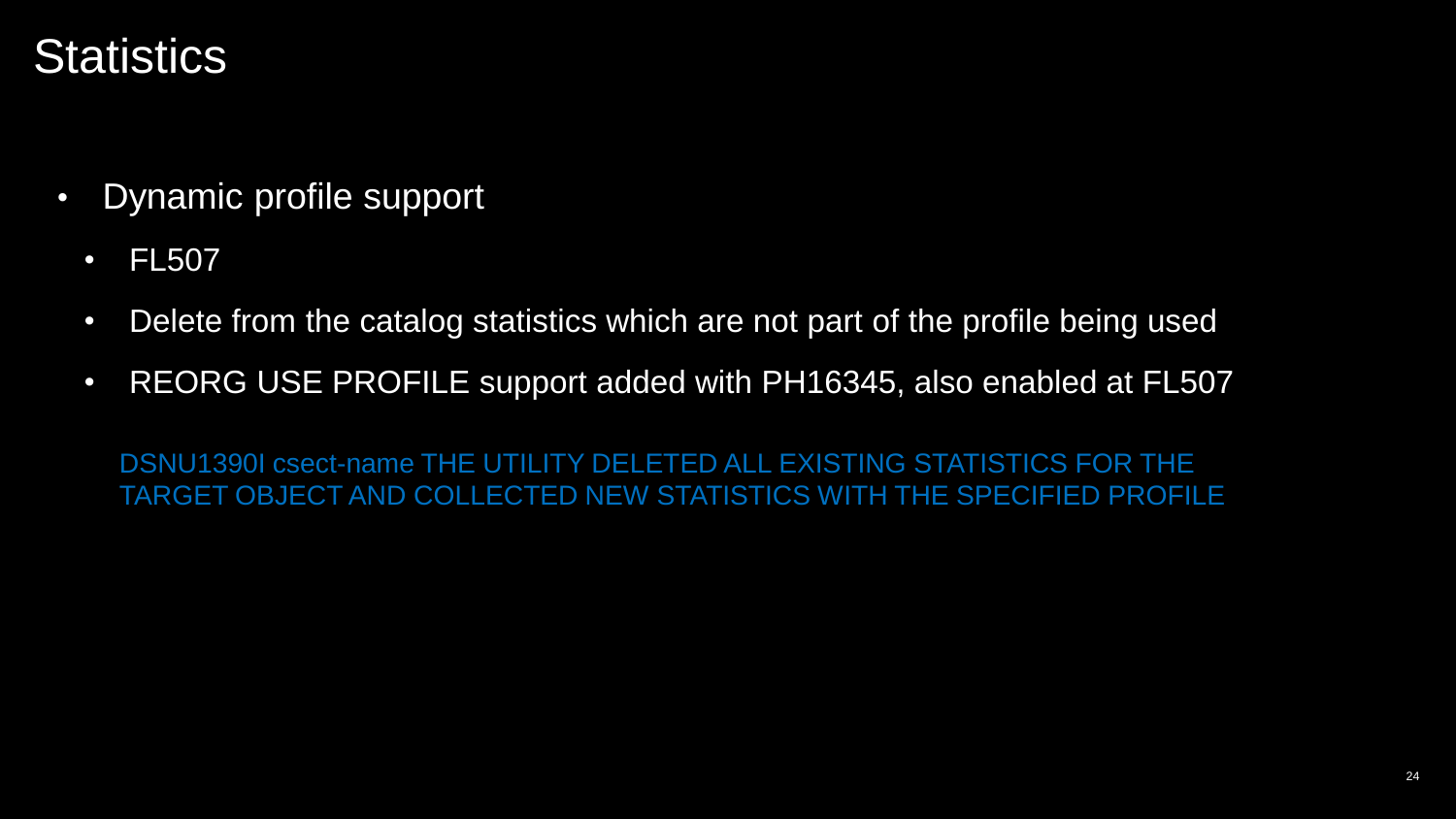#### **General**

- New zparm UTILS\_BLOCK\_FOR\_CDC
	- Give greater control to prevent disruptive replication refreshes
	- Prevent utilities from performing any action that triggers a replication target refresh
		- CHECK DATA DELETE YES
		- LOAD LOG NO
		- PIT recovery
		- REORG DISCARD
		- REPAIR LOCATE DELETE
	- PH14363 DSNU187I csect-name utility-name UTILITY IS NOT ALLOWED ON TABLE SPACE database-name.table-space-name BECAUSE IT TABLE WITH THE DATA CAPTURE CHANGES ATTRIBUTE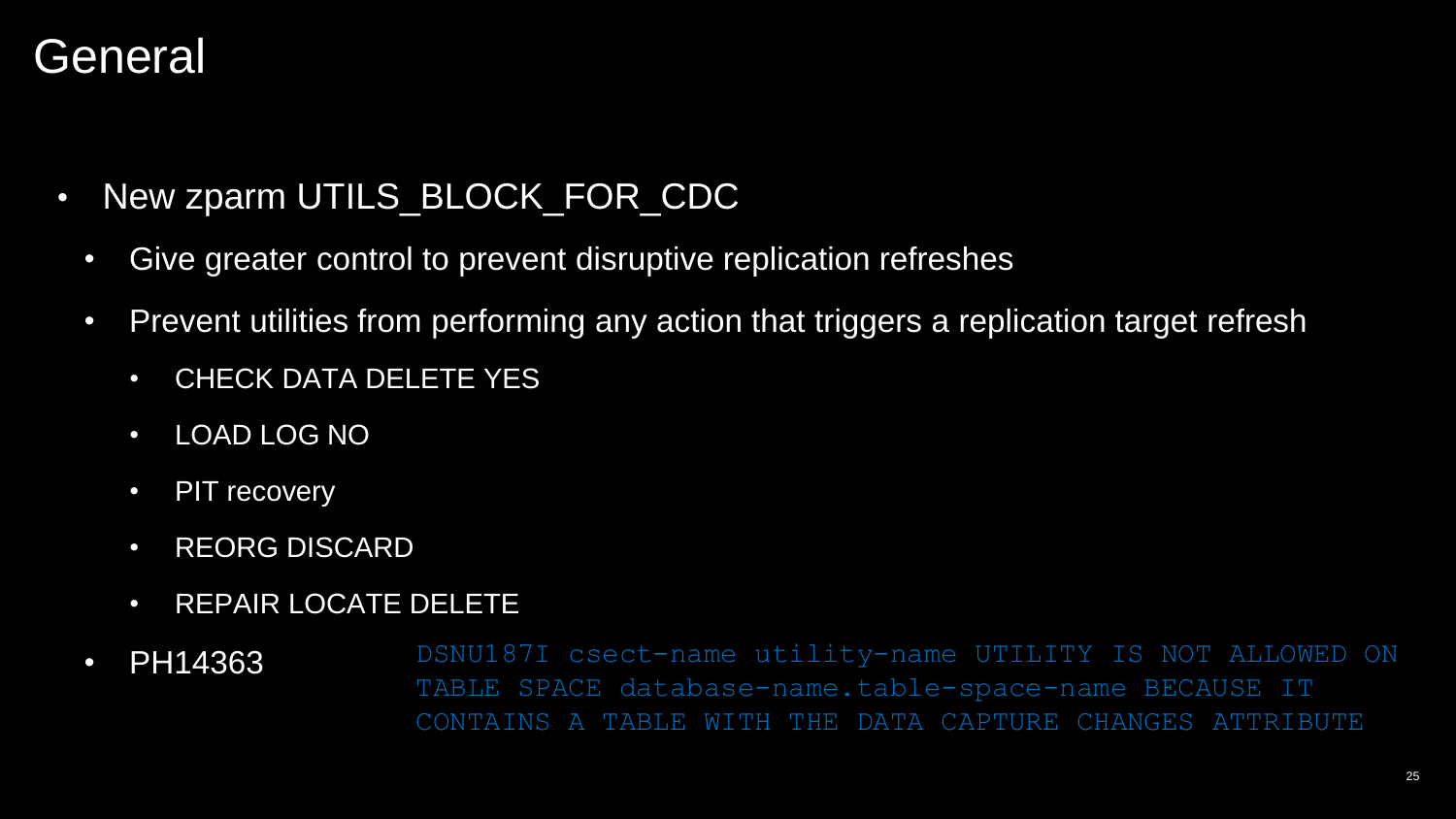#### **General**

- CHECK SHRLEVEL CHANGE resets CHKP/ACHKP
	- PH25593
- Do not register DSN1COPY with SCRT
	- VUE customers will no longer see Db2 in SCRT MLC reports.
	- PH15766
- New REPAIR WRITELOG option
	- PH11871
	- Allow vendors to write LGOPALT diagnostic log record to trigger replication target refresh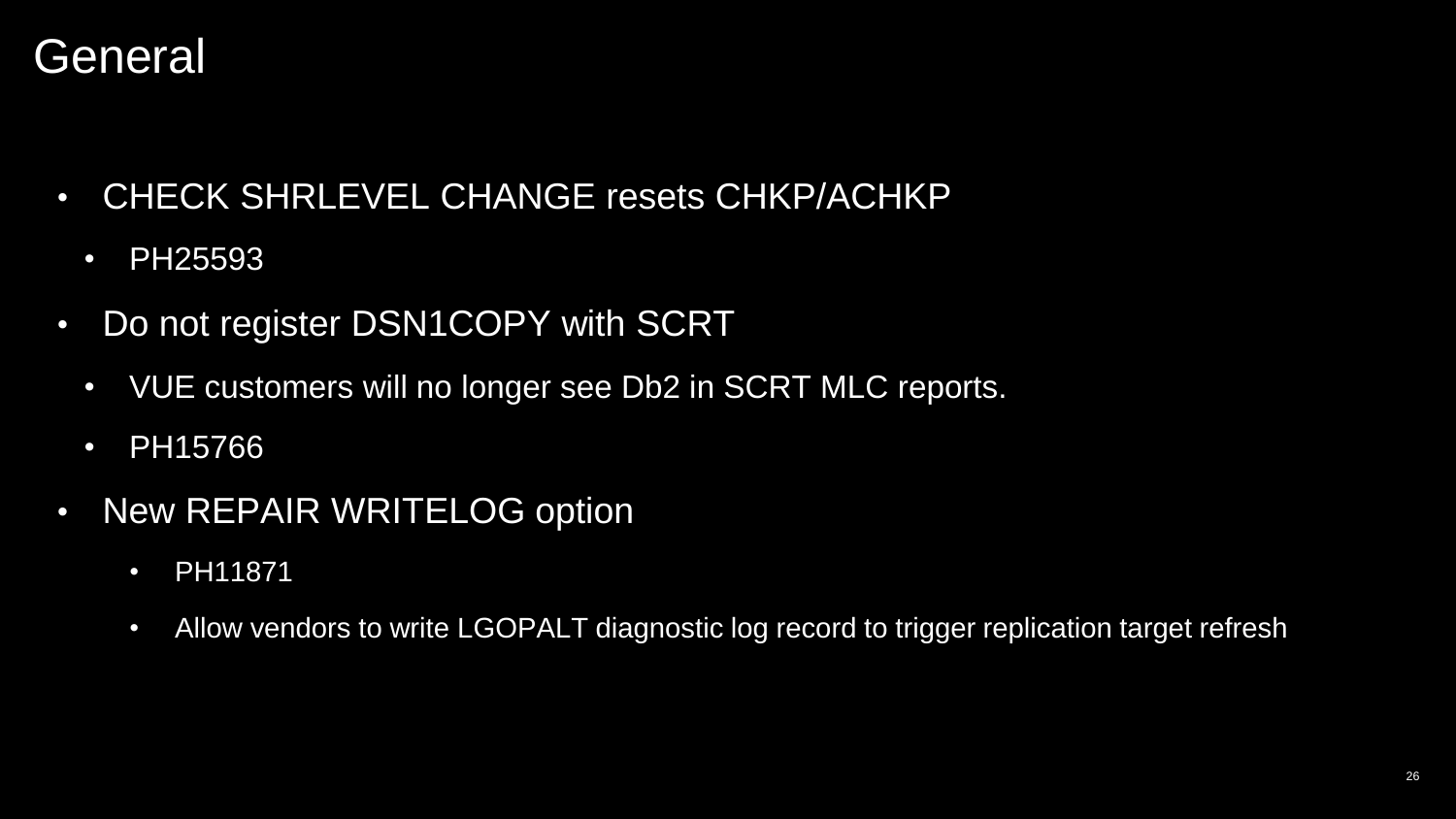#### **General**

- DSNACCOX performance and scalability improvement
	- If many objects in restricted state then DSNACCOX with CRITERIA DBNAME=dbname may not find all objects since internal –DIS DB command can exceed available space
	- DSNACCOX changed to use a targeted –DIS DB command when dbname specified in CRITERIA parameter
	- PH25108
- TEMPLATE support for large block interface
	- New BLKSZLIM parameter
	- **PH30093**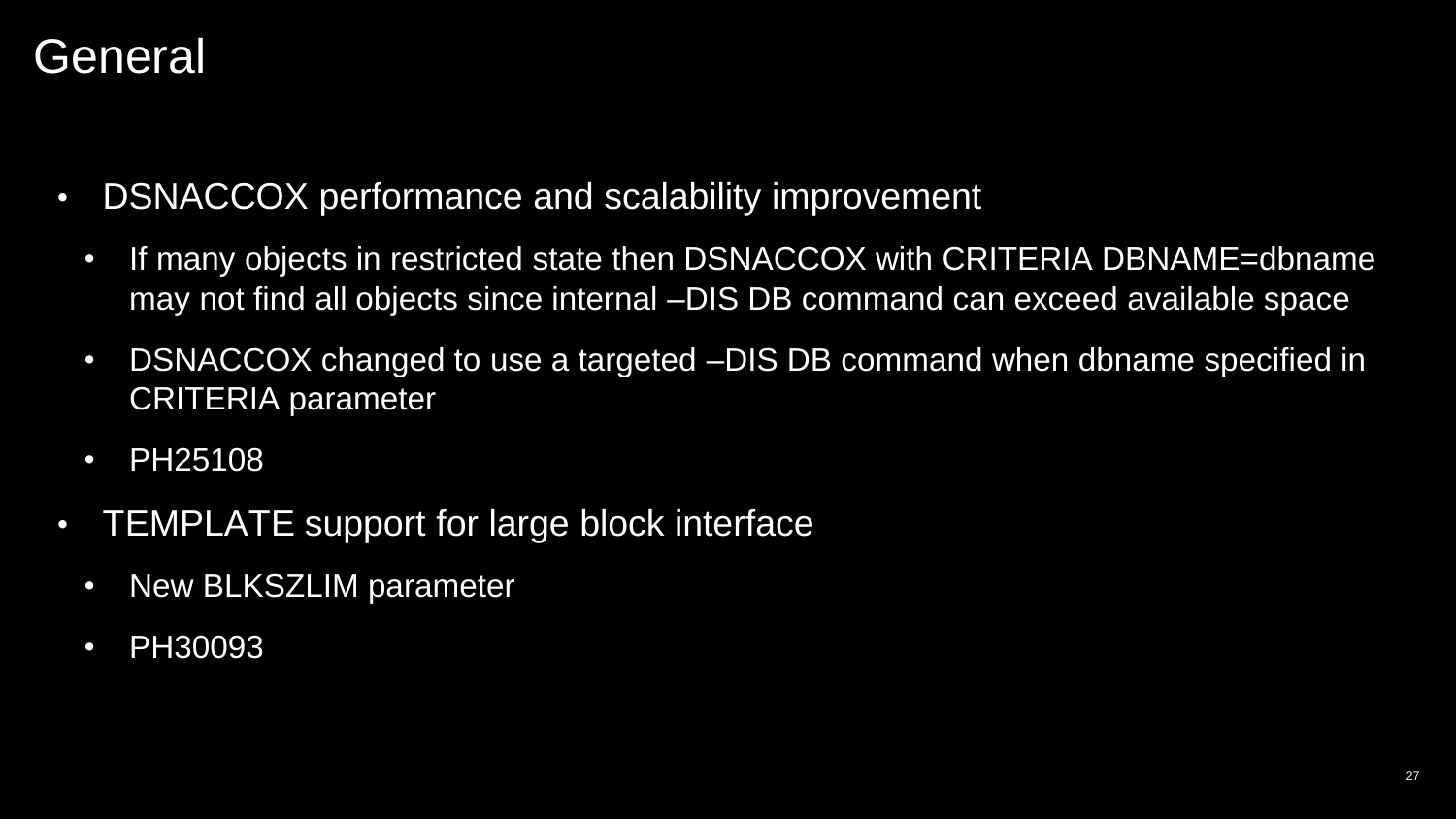

- Major enhancements delivered through maintenance stream in 2020/21
	- Not including utility support for key engine items such as multi-table table space conversion to UTS
- Further significant usability, availability, performance improvements planned for utilities going forward
- Reference:
	- Recent enhancements to Db2 12 in Knowledge Center
	- Db2 for z/OS lab blog